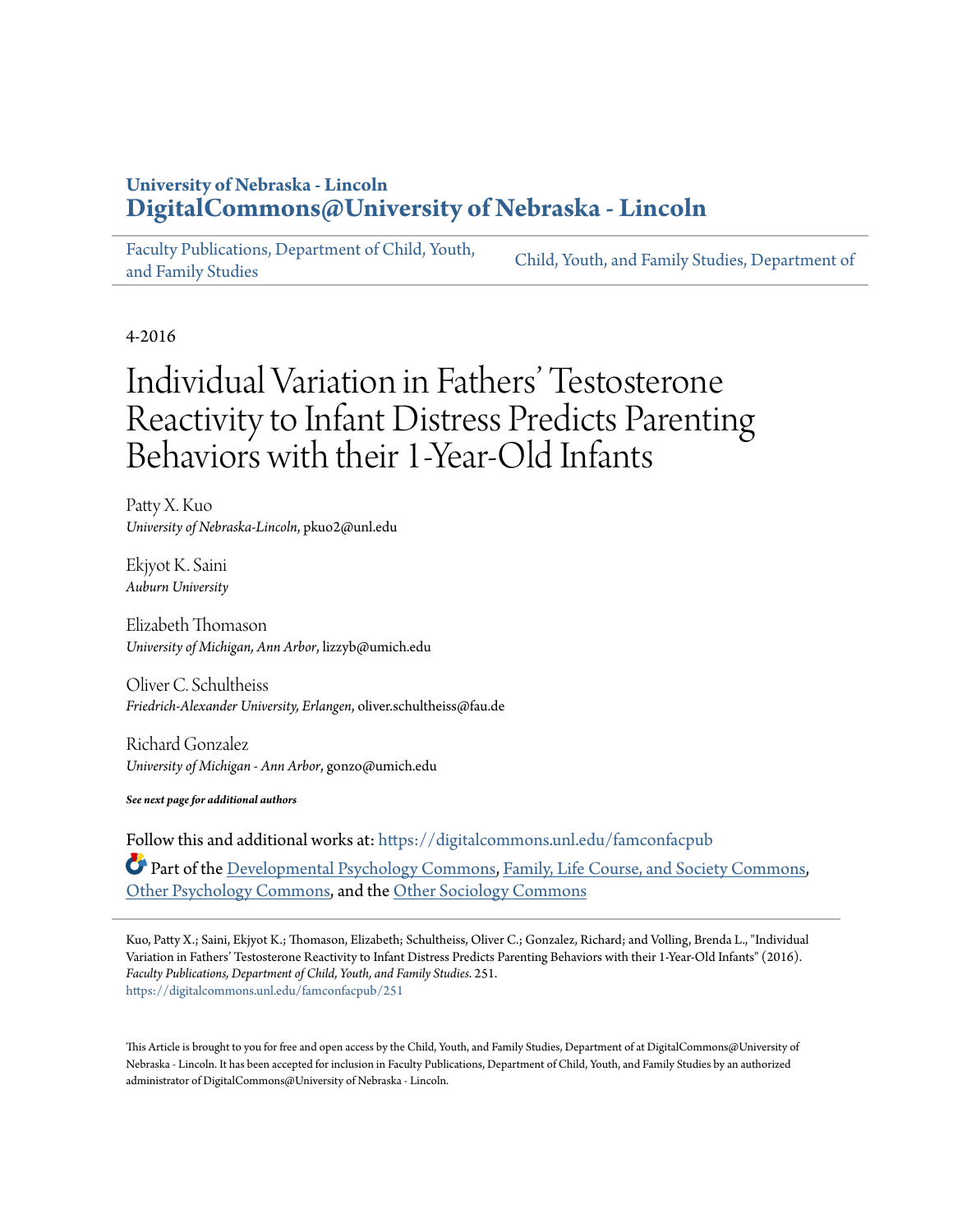#### **Authors**

Patty X. Kuo, Ekjyot K. Saini, Elizabeth Thomason, Oliver C. Schultheiss, Richard Gonzalez, and Brenda L. Volling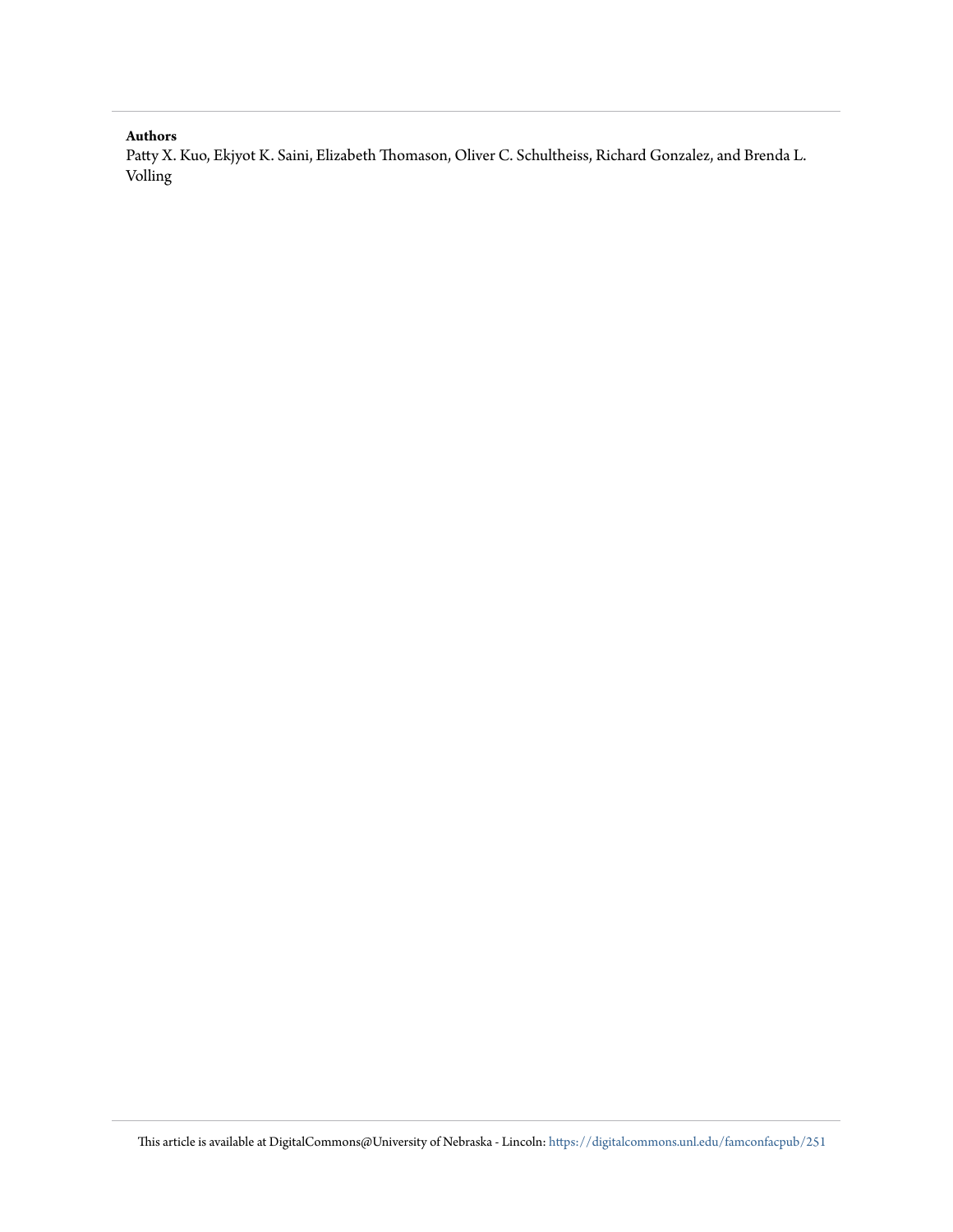

# **HHS Public Access**

Author manuscript *Dev Psychobiol*. Author manuscript; available in PMC 2017 April 01.

Published in final edited form as:

*Dev Psychobiol*. 2016 April ; 58(3): 303–314. doi:10.1002/dev.21370.

# **Individual Variation in Fathers' Testosterone Reactivity to Infant Distress Predicts Parenting Behaviors with their 1-Year-Old Infants**

**Patty X. Kuo**1, **Ekjyot K. Saini**2, **Elizabeth Thomason**1, **Oliver C. Schultheiss**3, **Richard Gonzalez**1, and **Brenda L. Volling**<sup>1</sup>

Patty X. Kuo: pkuo@umich.edu

<sup>1</sup>Department of Psychology, University of Michigan, Ann Arbor, MI, 48109

<sup>2</sup>Human Development and Family Studies, Auburn University, Auburn, AL

<sup>3</sup>Department of Psychology and Sport Sciences, Friedrich-Alexander University, Erlangen, **Germany** 

# **Abstract**

Positive father involvement is associated with positive child outcomes. There is great variation in fathers' involvement and fathering behaviors, and men's testosterone (T) has been proposed as a potential biological contributor to paternal involvement. Previous studies investigating testosterone changes in response to father-infant interactions or exposure to infant cues are unclear as to whether individual variation in T is predictive of fathering behavior. We show that individual variation in fathers' T reactivity to their infants during a challenging laboratory paradigm (Strange Situation) uniquely predicted fathers' positive parenting behaviors during a subsequent fatherinfant interaction, in addition to other psychosocial determinants of paternal involvement, such as dispositional empathy and marital quality. The findings have implications for understanding fathering behaviors and how fathers can contribute to their children's socioemotional development.

### **Keywords**

hormones; parental care; human

Fathering behavior in humans has typically been understood from an ontogenetic perspective. According to Belsky's (1984) Multiple Determinants of Parenting Model, multiple psychological and socio-contextual forces shape fathering behavior, including parent personality and marital quality (Belsky & Jaffee, 2006; Cummings, 2010; Parke, 1996). At the same time, considerable empirical evidence evince that biological bases of parenting effort exist across mammalian and avian species (Rilling, 2013), suggesting that fathering behavior can also be examined from a phylogenetic perspective. According to the Challenge Hypothesis (Wingfield, Hegner, Dufty, & Ball, 1990), decreased testosterone (T) is believed to specifically facilitate paternal behavior.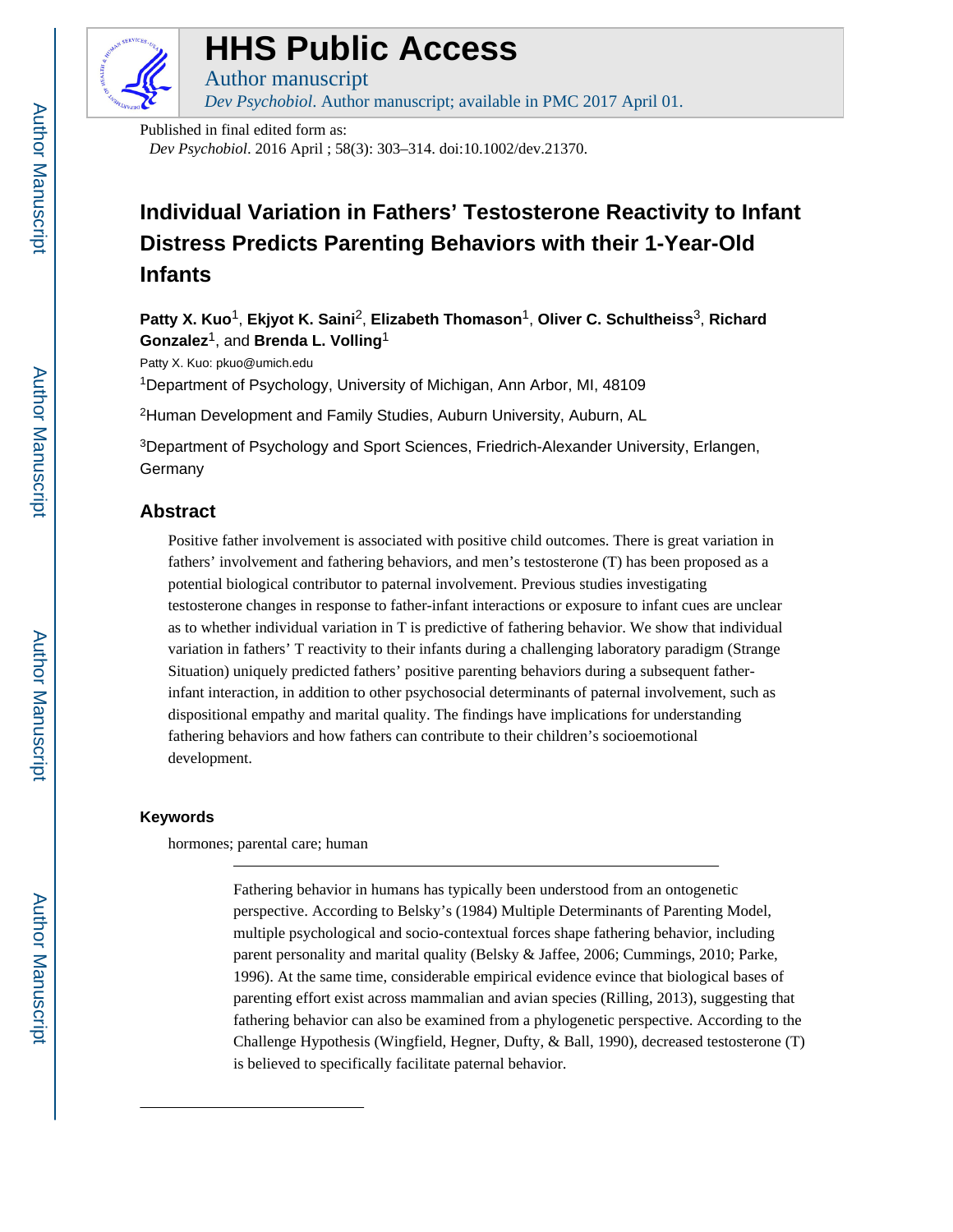An underlying assumption of existing research on human fathering and testosterone is that decreases in men's testosterone facilitates infant care—as proposed by the Challenge Hypothesis (Wingfield et al., 1990)—but so far no study has directly tested this assumption. Instead, studies have only focused on whether interactions with infants produce long (Gettler, McDade, Feranil, & Kuzawa, 2011b) or short-term changes in fathers' T (Gettler, McDade, Agustin, & Kuzawa, 2011; Gray, Parkin, & Samms-Vaughan, 2007; Storey, Noseworthy, Delahunty, Halfyard, & McKay, 2011). Moreover, these studies on short-term changes in T as a result of infant interaction have only used play-based interaction paradigms, and findings have been inconsistent across studies – play with infants rarely elicits significant changes in T.

Because crying is the primary modality of infant communication, situations that elicit men's empathic concern for their infants rather than a playful father-infant interaction may more readily elicit T reactivity. Understanding the social context is crucial for understanding T reactivity as T should decrease to facilitate sensitive and nurturing parenting behavior (van Anders, Goldey, & Kuo, 2011). Indeed, fathers show greater neural activation when hearing infant cries compared to laughter, whereas non-parents show the opposite response (Seifritz et al., 2003), suggesting that fathers experience stronger physiological changes when seeing their infants in distress compared to playing with their infants. Infant cries specifically activate regions important for attention and emotion that should support a father's ability to react appropriately to the situational context (Seifritz et al., 2003; Swain, Dayton, Kim, Tolman, & Volling, 2014; Swain, Lorberbaum, Kose, & Strathearn, 2007). Thus, understanding the social context surrounding father-infant interaction is paramount.

For parents, infant cries are strong stimuli, and can often elicit multiple types of emotional responses, including empathy, annoyance, or aggravation. Individual differences in T reactivity to infant distress appears to be modulated by empathetic feelings and behavior. Men's T is lower when men feel empathetic when hearing recorded infant cries and engage in nurturing behavior with infant dolls, but men's T increases in the absence of empathetic feelings and behavior (Fleming, Corter, Stallings, & Steiner, 2002; Storey, Walsh, Quinton, & Wynne-Edwards, 2000; van Anders, Tolman, & Volling, 2012). The absence of empathetic feelings and behavior in response to infant cries is highly problematic because lack of empathy leads to thoughts of infant abuse (Fairbrother, Barr, Pauwels, Brant, & Green, 2015). Because increases in T facilitate aggressive behaviors (Carré, McCormick, & Hariri, 2011), and are associated with decreased empathy (Fleming et al., 2002; Hermans, Putman, & van Honk, 2006), increased T in response to infant distress could, at best, interfere with sensitive parenting behavior and, at worst, lead to infant abuse. Taken together, infant distress may trigger certain emotional responses that are accompanied by the corresponding hormonal response (empathy with decreased T, aggravation with increased T) that could facilitate matching behaviors (empathy with sensitive behavior, aggravation with negative, intrusive behavior). But, whether T reactivity to infant cries actually predicts parenting behavior is unknown.

All previous T-infant distress studies used stimulated infant cries instead of observing fathers with their own infants (Fleming et al., 2002; Storey et al., 2000; van Anders et al., 2012). Given that fathers activate more strongly to their own infants compared to other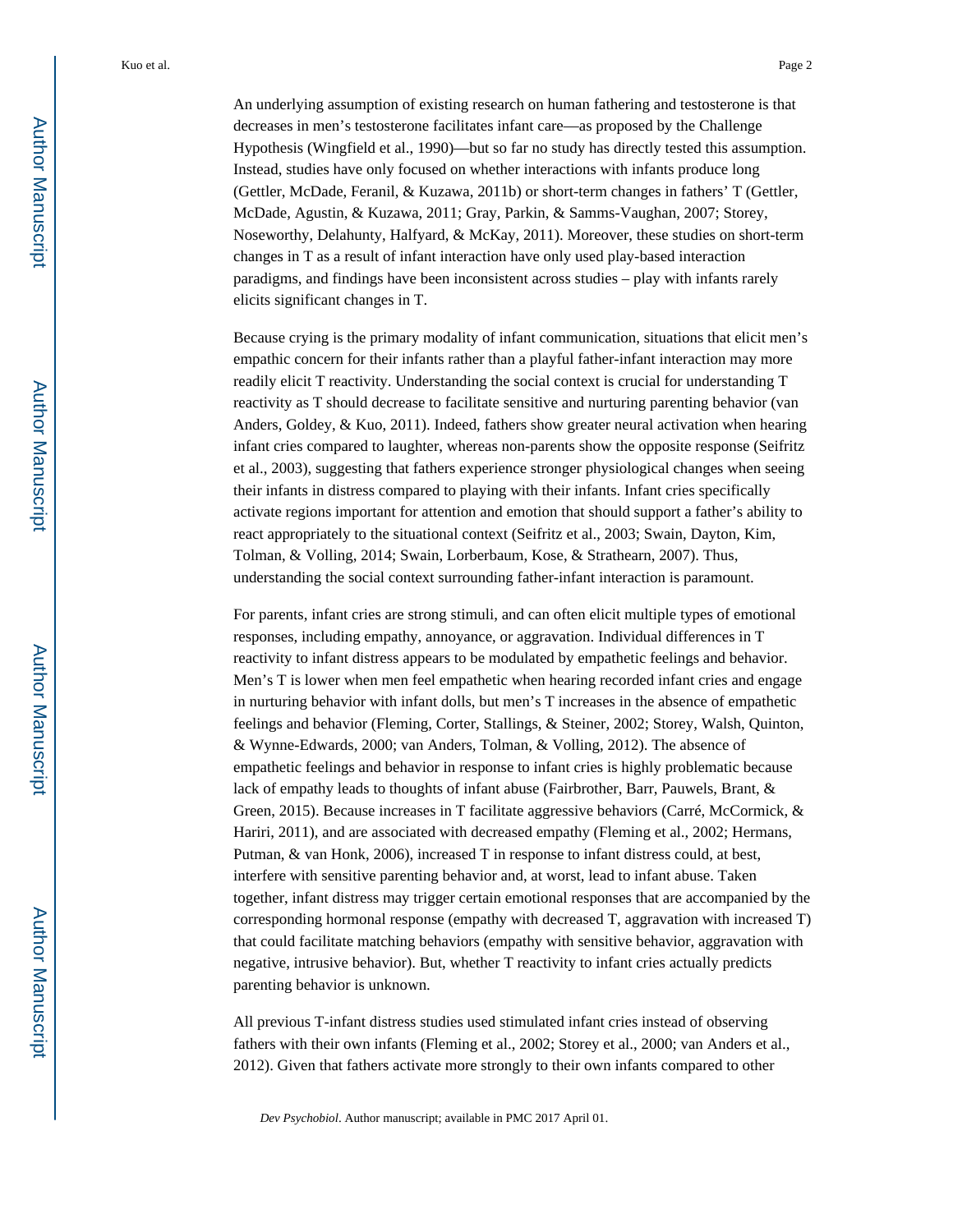infants in emotion regulation and empathy-related neural circuits (Kuo, Carp, Light, & Grewen, 2012; Swain et al., 2014), men may be more motivated to soothe, protect, and care for their own infant given the intense nature of the parental attachment bond. Hence, the current study examined fathers' T reactivity to observing their own infants in a distressevoking laboratory paradigm.

Another obvious gap within the father-T literature is that in adopting a phylogenetic approach, it ignores crucial ontogenetic determinants of fathering, as proposed by the Multiple Determinants of Parenting Model (Belsky, 1984). Fathering is a multiply determined process that operates from a proximal to distal manner (Belsky, 1984). As such, fathering behavior is likely to be first determined by the social context at hand, then the father's empathy-related traits, and finally broader patterns of family functioning: the father's relationship with the infant's mother, and his overall quantity of involvement with the infant.

In this paper, we rely on two theoretical traditions, one from developmental psychology (Belsky, 1984), the other from evolutionary biology (Wingfield et al., 1990), to bridge ontogenetic and phylogenetic approaches to fathering research. We contend that fathering behavior should be multiply determined by psychological and socio-contextual factors, as Belsky (1984) postulates, but that testosterone should also factor into fathering behavior, as Wingfield et al. (1990), contend.

In this study we explored two questions. The first question focuses on situational context within father-infant interactions. We explored whether fathers' testosterone changes in response to observing his own infant in distress compared to interacting in a play-based interaction. Based on previous experimental work on fathers' responses to playing with their children (Gettler et al., 2011; Gray et al., 2007; Storey et al., 2011) compared to men's responses to hearing audio-taped infant cries (Fleming et al., 2002; Storey et al., 2000; van Anders et al., 2012), we hypothesized that fathers would experience significant changes in T in response to seeing their infants in distress. Our second question explored whether there were unique contributions of fathers' testosterone, the level of infant distress within the situational context, fathers' empathetic traits, marital relations, and quantity of childcare involvement on fathers' parenting behaviors. Because fathering is multiply determined by biological, psychological, and socio-contextual factors, we hypothesized that all of these factors would uniquely contribute to fathers' parenting behaviors.

## **Materials and Methods**

#### **Recruitment**

Participants were part of a larger longitudinal study investigating changes in family functioning after the birth of a second child across five time points: prenatal (during mother's third trimester of pregnancy), and 1, 4, 8, and 12 months following the infant's birth. Women pregnant with their second child were recruited using advertisements and flyers posted in child care centers, local hospitals, pediatricians' offices, child-birth education classes, and obstetric clinics. Once families agreed to participate (N=241 out of 408 eligible), the first prenatal home visit was scheduled and the study was explained in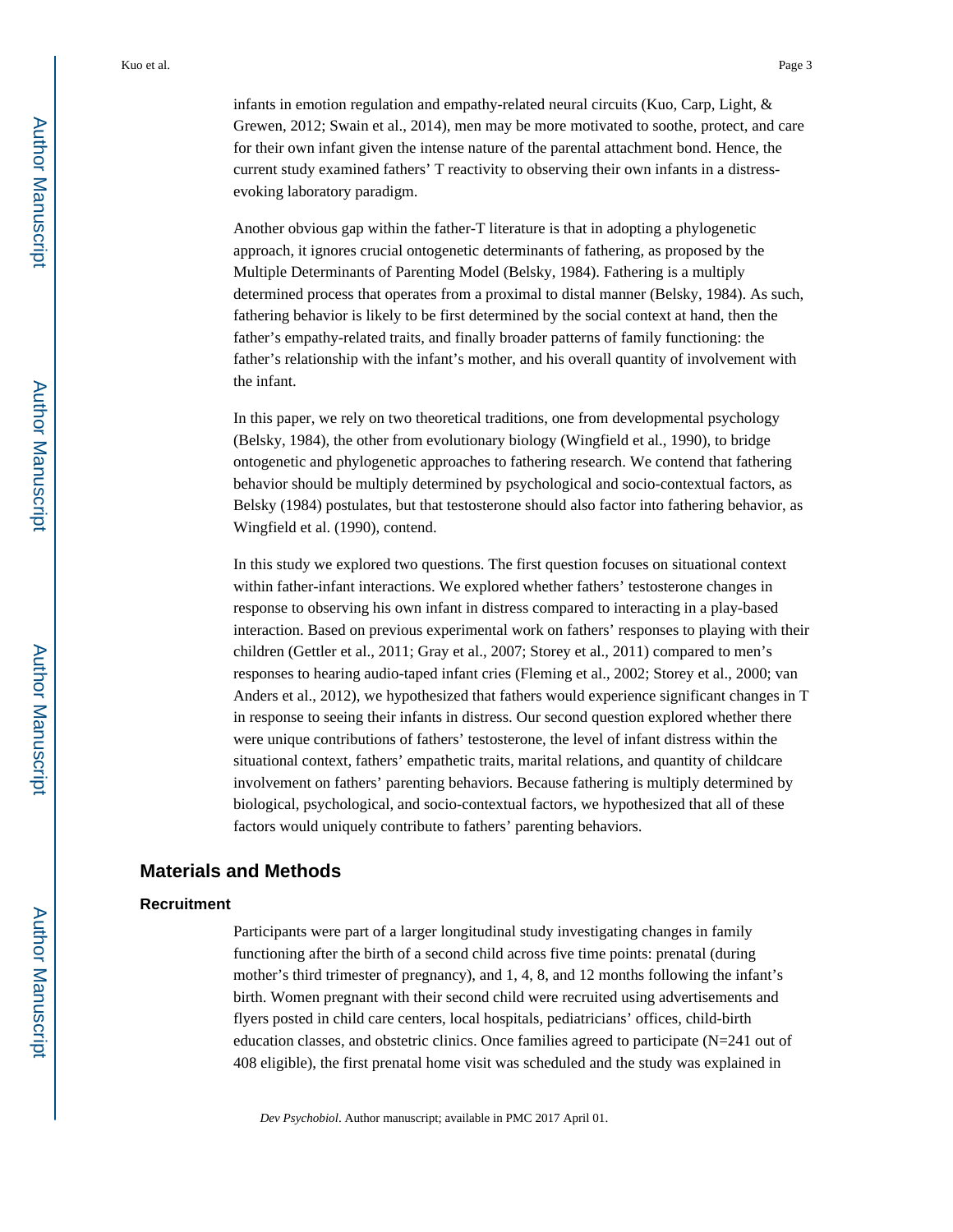greater detail with an opportunity for the parents to ask questions prior to consenting. Families were compensated \$300 for completing all five time points of the study. Parents were asked to participate in the hormone substudy at the 12-month home visit. If parents consented to the hormone substudy, they provided three saliva samples during the 12- month laboratory visit. Each individual parent (mother or father) had the option to opt in or out of the substudy. A total of 175 fathers participated in the substudy.

#### **Participants**

The 175 participating father-infant dyads did not differ significantly from the recruited sample on father's age, years of marriage, infant's gender, or father's race/ethnicity, but had significantly higher household incomes ( $\chi^2$  (3) = 20.96, *p* < .001) and levels of father education  $(\chi^2(3) = 9.33, p < .05)$ . See Table 1 for a summary of participant characteristics.

#### **Study Summary**

Data for the current report were drawn from a larger longitudinal study examining changes in the family after the birth of a second child using multiple methods (e.g., interviews, questionnaires, home observations). The hormone substudy was conducted at the 12-month time point and was designed to investigate how different hormones (e.g.,  $T$ ) were related to parenting and the quality of the infant's attachments to mother and father. Information obtained for the hormone substudy was used to address the questions of the current investigation.

At 12 months, two laboratory visits were conducted to assess the security of parent-infant attachment, parent-infant interaction, and variation in hormonal reactivity. The 12-month laboratory visit was completed at either 12 or 13 months of age and counterbalanced across mothers and fathers. In the current study, we used the Strange Situation Procedure (SSP) (Ainsworth, Blehar, Waters, & Wall, 1978) as a means of assessing whether men's T levels changed in response to their infant's distress. The SSP was designed to assess individual differences in infant-parent attachment relationships through a series of separations and reunions with parents. Separation from parents is a developmentally-challenging stressor for one-year-old infants which reliably increases infant stress (Gunnar, 2005) and other attachment behaviors (e.g., searching for the parent, clinging upon reunion). Parents often attempt to soothe and comfort their children upon reunion. We anticipated that fathers' observations, as well as their active involvement in managing their own infant's distress during the SSP, would elicit T changes comparable to those documented in earlier studies examining men's T reactivity to infant distress cues (Fleming et al., 2002; van Anders et al., 2012). The 15-minute Teaching Task interaction session that followed involved a series of teaching tasks (Vondra, Shaw, & Kevenides, 1995) during which parent-infant interaction quality was assessed. Men were asked to teach their one-year-old infants how to use a series of toys (e.g., hit keys in order on xylophone) that were beyond their child's developmental age to accomplish alone during the Teaching Task.

The current report uses infants' distress levels during the father-infant SSP, parenting behaviors from the teaching task, saliva collected during the laboratory visit to assay T, fathers' reports of marital relationship quality at 12 months, division of infant care at 12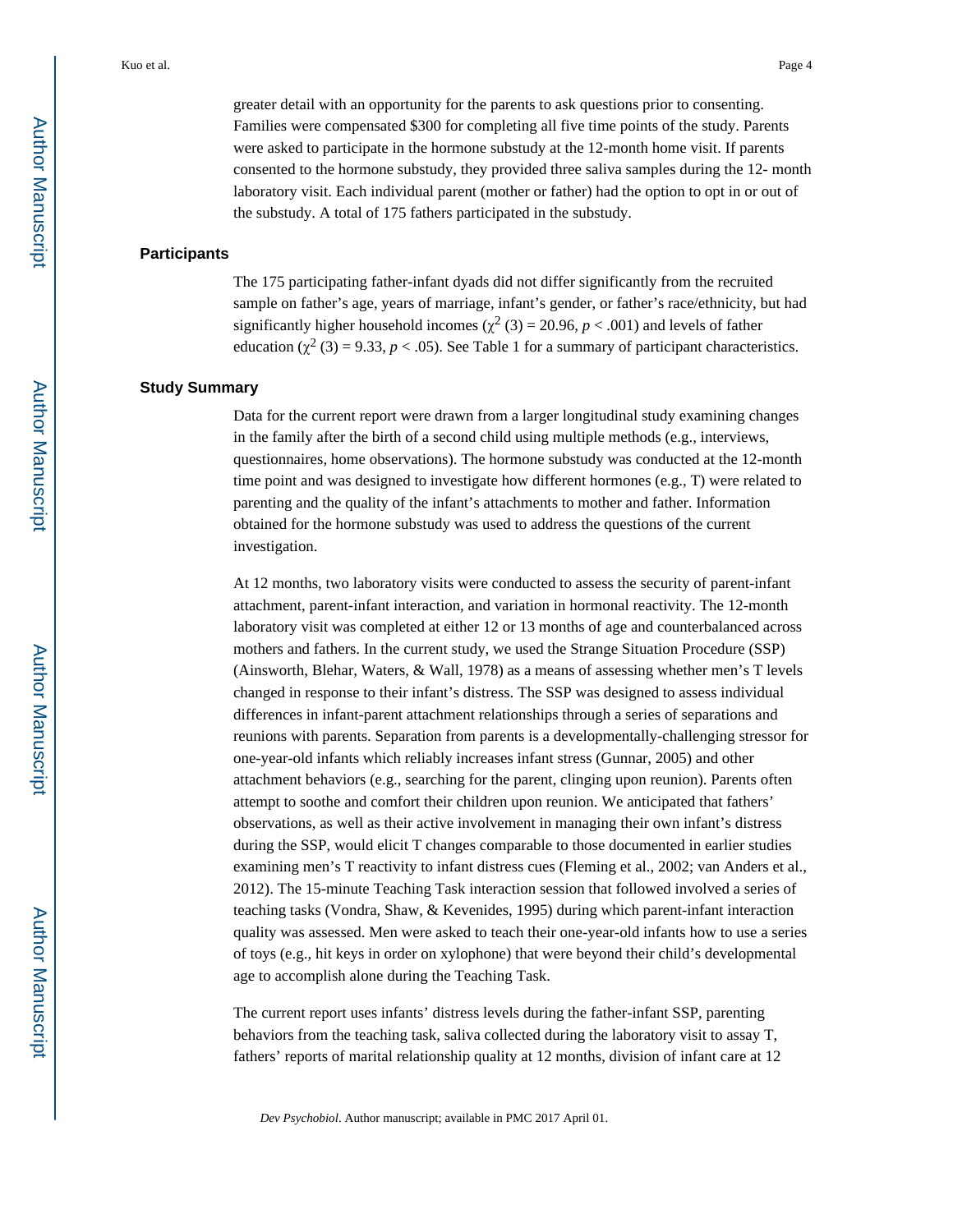months based on couple report, and fathers' prenatal report of dispositional empathy and personal distress.

#### **Study Protocol**

Prior to the laboratory visit, fathers were given a consent form to participate in the hormone substudy at the 12-month home visit. Upon arriving in the laboratory between 7:57 and 19:27 hours, fathers were informed by a trained researcher about the procedures for the Strange Situation and the father-infant teaching task, as well as how to provide saliva samples for hormone analysis. Although we attempted to minimize time variation by scheduling visits between 13:00 and 18:00 hours (34% of visits), we prioritized the families' scheduling availability due to the large number of visits  $\left(\sim 400\right)$  across mothers and fathers) that needed to be coordinated. To take diurnal variation into consideration, the time of the visit was used as a control in analyses. The procedure for the lab visit was as follows: First, fathers were instructed to provide a baseline saliva sample while their infants were with them in the waiting room (e.g., being held, playing on the floor with toys). Second, fatherinfant dyads participated in a videotaped SSP and following the SSP, fathers provided a second saliva sample (approximately 20 minutes after the first sample). Third, father-infant dyads participated in a 15-minute video-taped teaching task (Volling, McElwain, Notaro, & Herrera, 2002), after which fathers provided the third and final saliva sample.

#### **Infant Distress and Strange Situation Procedure**

The SSP (Ainsworth et al., 1978) assesses the quality of infant-parent attachment relationships through a series of separations and reunions between parents and infants which become increasingly stressful over the course of seven 3-min episodes (following a 1-min introduction to the room). Infants often become visibly upset during the procedure, searching for their parents during separations, and seeking comfort and contact upon reunions. Each separation episode was rated by two trained coders for infant distress using a 5-point rating scale, with 1= *no distress*, to 5 = *immediate full distress*. Reliability between coders was determined using intraclass correlation coefficients (ICC) for each separation episode (Bartko, 1976). Reliability cases were randomly chosen and comprised of 20% of the sample (ICC average across three episodes  $= .94$ ). The mean of the distress ratings was calculated to create an average distress score across the two separation episodes ( $M = 3.04$ ,  $SD = 1.28$ , Range = 1–5,  $\alpha = .83$ ). While separated from their infants, parents were allowed to observe their infants through a one-way observation window (and allowed to curtail the separation at their request) before returning to comfort their children during the reunion. Experimenters also curtailed separation episodes if they judged the infant's distress had reached extreme levels, as is standard practice when conducting the SSP.

#### **Teaching Task and Coding**

During the teaching task, the fathers and infants were presented with three different toys, each in separate boxes with an instruction card specific to that toy (Vondra et al., 1995). Fathers were asked to teach the infant to hit each key on a xylophone with a mallet, push all of the levers on an activity box, and hit the shapes on a toy turtle's back. Fathers were told that all of the tasks were beyond the ability of a 12-month-old infant to complete alone and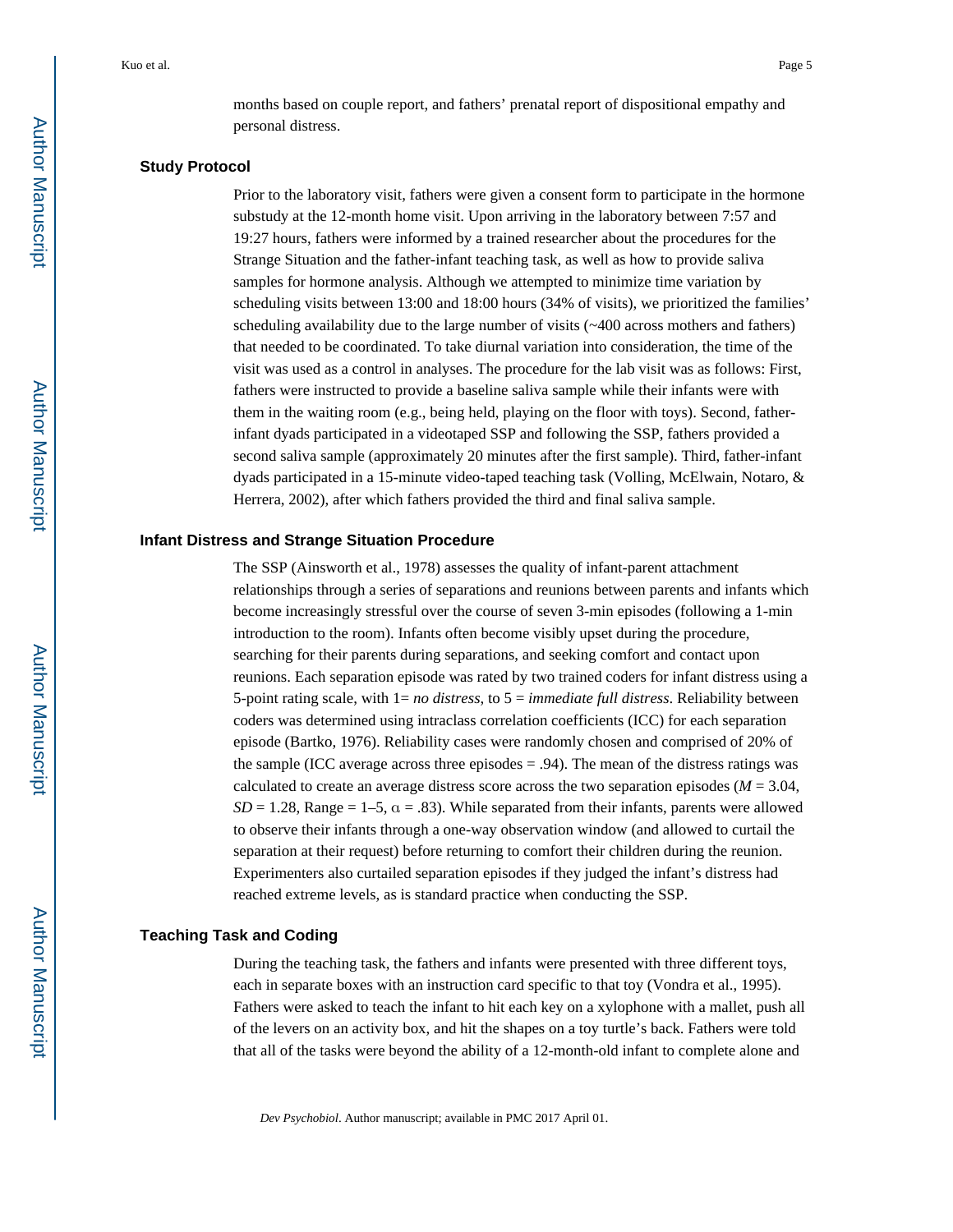were asked to help their children do the best they could. Fathers were given five minutes for each toy. The teaching task session is challenging for both parents and infants, and requires more active parent participation than a standard free-play situation (Volling et al., 2002). Five trained coders rated each five-minute episode separately for the father's behaviors using a coding system adapted from the NICHD Study of Early Child Care (Network, 2000), with 1 = *Not at all Characteristic* to 7 = *Very Characteristic*. Global codes were used to assess each 5-minute period in its entirety for each of the behavioral codes described below, and then averaged across the entire 15 minute paradigm (3 periods). Reliability between coders was determined using intraclass correlation coefficients for each 5-minute epoch (Bartko, 1976). Reliability cases were randomly chosen and comprised 19% of the entire sample.

*Sensitivity/Responsiveness* (ICC = .86) focused on how the father responded to and observed the child's expressions, gestures, and signals, including whether the interaction was childcentered. *Intrusiveness* (ICC = .88) measured how over-controlling and intrusive fathers were toward their child (e.g., not allowing the child to influence the pace or focus of the interaction and failing to modulate behavior that elicited distress from the child). *Detachment* (ICC = .88) measured how emotionally uninvolved or disengaged the father was toward the child (e.g., failing to respond to the child's approaches, vocalizations, smiles, or other social bids). *Positive regard* (ICC = .85) measured the father's positive feelings toward the child (e.g., smiling, warm tone of voice). *Negative regard* (ICC = .85) rated the father's negative feelings (e.g., disapproval, sarcasm) toward the child. *Stimulation of cognitive development* (ICC = .85) measured the degree to which the father tried to foster the child's cognitive development (e.g., attempting to focus child on task).

Means of each parenting code were calculated across the three 5-minute teaching task sessions based on previous research to form a parenting composite (Vandell, 1996). The parenting composite was calculated as: Sensitivity + Positive Regard + Stimulation of Development – Intrusiveness – Negative Regard – Detachment. A higher score indicated more sensitively-engaged fathering whereas a lower score indicated more intrusive and detached fathering. The first principal component of the six subscales confirmed the signs assigned to the subscales of the composite.

#### **Father's Empathy and Personal Distress**

Fathers completed the Empathic Concern (7 items,  $\alpha = .77$ , e.g., "I often have tender, concerned feelings of people less fortunate than me") and Personal Distress (7 items,  $\alpha =$ . 71, e.g., "In emergency situations, I feel apprehensive and ill-at-ease") subscales of the Interpersonal Reactivity Index (Davis, 1980). Each item was rated from 1 = *does not describe me well* to 5 = *describes me very well*. Scores were calculated by taking the mean across items.

#### **Marital Quality**

At 12 months, fathers completed the 25-item Intimate Relations Questionnaire (Braiker & Kelley, 1979), which measured four dimensions of the marital relationship: *love* ( $\alpha$  = .86, e.g., "To what extent do you love your partner at this stage?"), *ambivalence* ( $\alpha = .76$ , e.g.,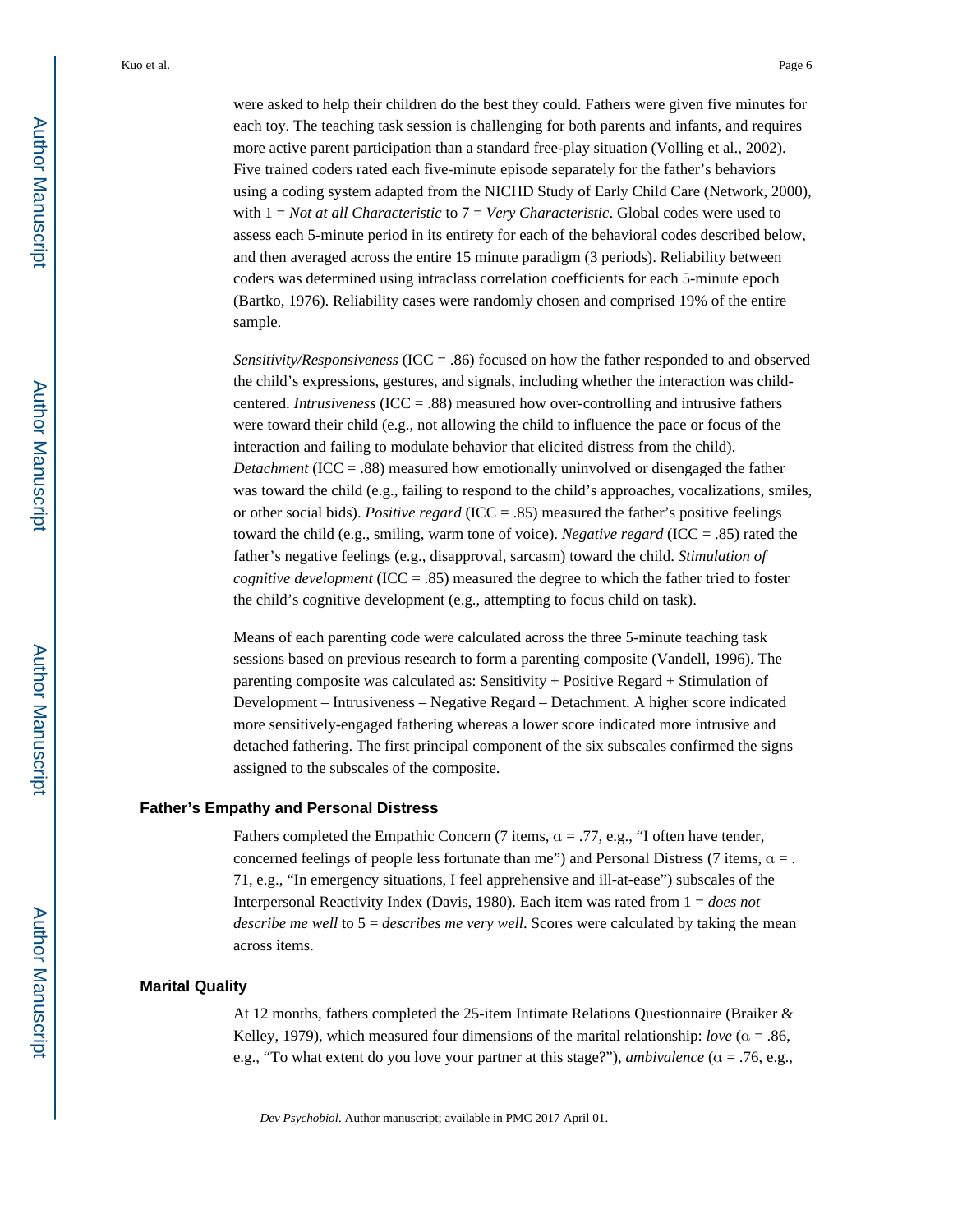"To what extent do you feel 'trapped' or pressured to continue in this relationship?"), *maintenance* ( $\alpha = .69$ , e.g., "To what extent do you try to change your behavior to help solve certain problems between you and your spouse?"), and *conflict* (α = .72, e.g., "When you and your spouse argue, how serious are the problems or arguments?"). Each item was rated on a 9-point scale ranging from 1 = *not at all/never* to 9 = *very/extremely*. Subscale scores were calculated by averaging across items.

#### **Division of Infant Care**

Division of infant care was assessed during the 12-month home visit during a joint couple interview. Husbands and wives had to jointly agree on their involvement in nine tasks over the past month (e.g., "changing poopy diapers",  $\alpha = .84$ ) and each task was rated from *1 =Almost Always Mother to 5 = Almost Always Father*. The mean across items was calculated, with a score of 3 indicating shared involvement.

#### **Saliva Collection and Assays**

Saliva samples were collected in 50mL polypropylene tubes (United Lab Plastics) three times during the laboratory visit. Participants provided 10 mL of saliva per sample. Saliva collection was stimulated by chewing sugar-free Trident Original gum, which was found to leave testosterone assay results unaffected (Dabbs Jr, 1991). The first sample was collected as a baseline after the fathers arrived in the laboratory (T1). The second sample (T2) was taken after the Strange Situation, which was approximately 15 minutes after the first separation of the SSP. The third sample (T3) was taken after the teaching task, approximately 20 minutes after the second sample. All samples were frozen at −20 Celsius until assayed. Samples were analyzed by radioimmunoassay using a commercial kit from Siemens Healthcare. The assay was modified for use with saliva according to published protocol (Campbell, Schultheiss, & McClelland, 1999). Water-based dilutions of all standards and controls were prepared to determine salivary testosterone concentrations. Samples were assayed in duplicate and the mean levels for each sample were utilized for analysis. Controls were used to assess assay reliability. The intra-assay CV was 10.17%, and the inter-assay CV was 21.22%. We created a composite of T reactivity, defined as the percent change  $((T2 - T1)/T1)^*100$ ; a commonly-used method of assessing short-term T reactivity (Carré, Iselin, Welker, Hariri, & Dodge, 2014; Fleming et al., 2002; Gray et al., 2007; Storey et al., 2011; van Anders et al., 2012; Weisman, Zagoory-Sharon, & Feldman, 2014). This composite of T reactivity is not subject to the usual interpretational difficulties when difference scores are used as predictors in a regression because T reactivity is normalized by T1.<sup>1</sup>

<sup>&</sup>lt;sup>1</sup>The use of difference scores in regression, both as predictor and as dependent variable, continues to be debated (Allison, 1990; Shadish, Cook, & Campbell, 2002). The key concern when a difference score is used as predictor is that the regression slope, beta, associated with a composite predictor is difficult to interpret because the beta will be a function of variances and covariances from the variables that created the composite score; however, this critique is true for all regression betas, which are always combinations of variances and covariances from all variables in the model. Some advocate a residualized change score by including both T1 and T2 as separate predictors. Our approach for dealing with these concerns is to use percent change instead of the raw difference score because percent change normalizes the difference by the individual's own baseline; we report statistical inference for models both with and without testosterone at T1 as a covariate.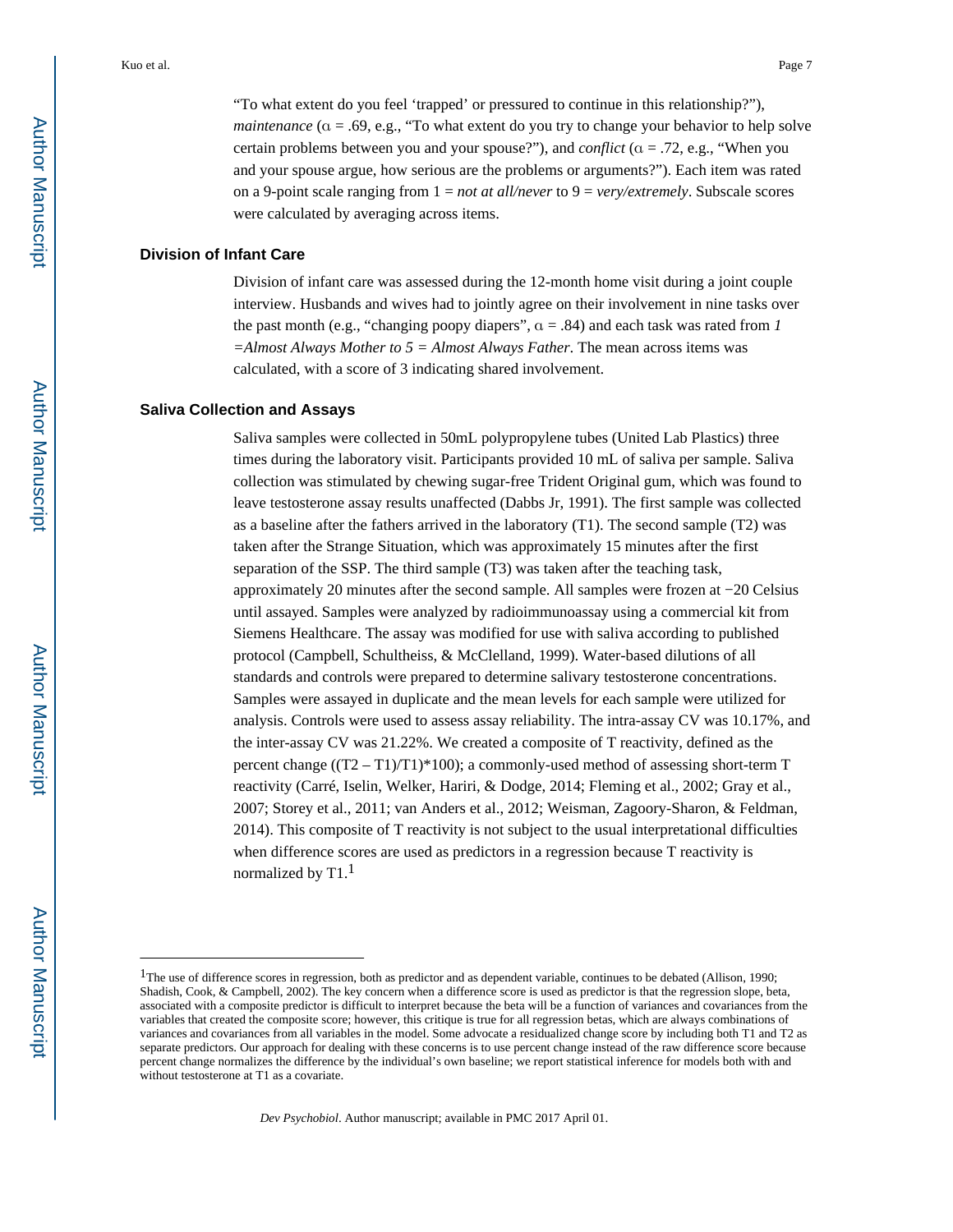#### **Statistical Analyses**

T levels at T1 had no outliers  $(\pm 3 \text{ SD})$ , T2 had 1 outlier, and T3 had 4 outliers. These values were excluded from further analyses. T percent change values were considered to be outliers if they were +/− 3 SD from the mean. T change from T1 to T2 had 2 outliers, from T1 to T3 had 5 outliers, and from T2 to T3 had 4 outliers, and these values were excluded from further analyses, which is standard practice in prior T research (Carré et al., 2014; van Anders et al., 2012). Eight values were missing for T1, 4 for T2, and 9 for T3 due to error in sample collection or assay, and blood contamination in samples. Results from Little's Chi-Square Test of MCAR (Little, 1988) revealed that T level values were missing completely at random  $(\chi^2(7) = 8.378, p = .30)$ . Thus missing data cases were excluded from analyses via pairwise deletion for the zero-order correlations, an acceptable procedure for data missing completely at random (Allison, 2001). To maximize power, missing data were dealt with by using full information restricted maximum likelihood (FIRML) in the linear mixed model and regression analyses.

To address our first aim, mean testosterone levels were examined using linear mixed models to assess change in fathers' T over the three times of saliva collection. Where relevant, degrees of freedom for the linear mixed models were computed using the Kenward-Roger correction. To address our second aim, which focused on examining whether variation in T reactivity, along with other psychosocial determinants, predicted fathering behavior, we conducted a series of five hierarchical regression models.

## **Results**

Our preliminary analyses included testing for potential covariates of T, T reactivity, and fathering behaviors. Potential known confounds of T levels (last time brushed teeth, father's age, time of day, BMI, and seasonality) were evaluated as potential covariates in Pearson correlations. BMI, time of day and last time brushed teeth were significant covariates of Time 1 (baseline) testosterone (T1) and Time 2 (after SSP) testosterone (T2). Time of day and last time brushed teeth were significant covariates of Time 3 (after Teaching Task) testosterone (T3). The same T level confounds were evaluated as potential covariates for T reactivity. There were no significant covariates for T1 to T2 percent change. Covariates were only included in analyses when they were significantly associated with the relevant T variable; therefore, none of these covariates (last time brushed teeth, father's age, time of day, BMI, and seasonality) were included in analyses involving T1 to T2 percent change. We also tested whether demographic variables (father age, years married, father's education, father's race/ethnicity and infant's gender) covaried with fathers' parenting behaviors that may need to be controlled in the hierarchical regressions, using correlations (fathers age and years married) and one-way ANOVAs (fathers' education, race/ethnicity, household income, and infant gender). Infant gender was the only significant covariate and was included in the regression analyses predicting fathers' parenting behavior.

We first examined the raw T scores at the three time points to assess the fathers' T trajectories across the laboratory sessions. We conducted a linear mixed model, using significant covariates identified in our preliminary analyses (BMI, time of day, time since last brushed teeth). There was a significant omnibus time effect,  $F(2, 293.1) = 29.60$ ,  $p <$ .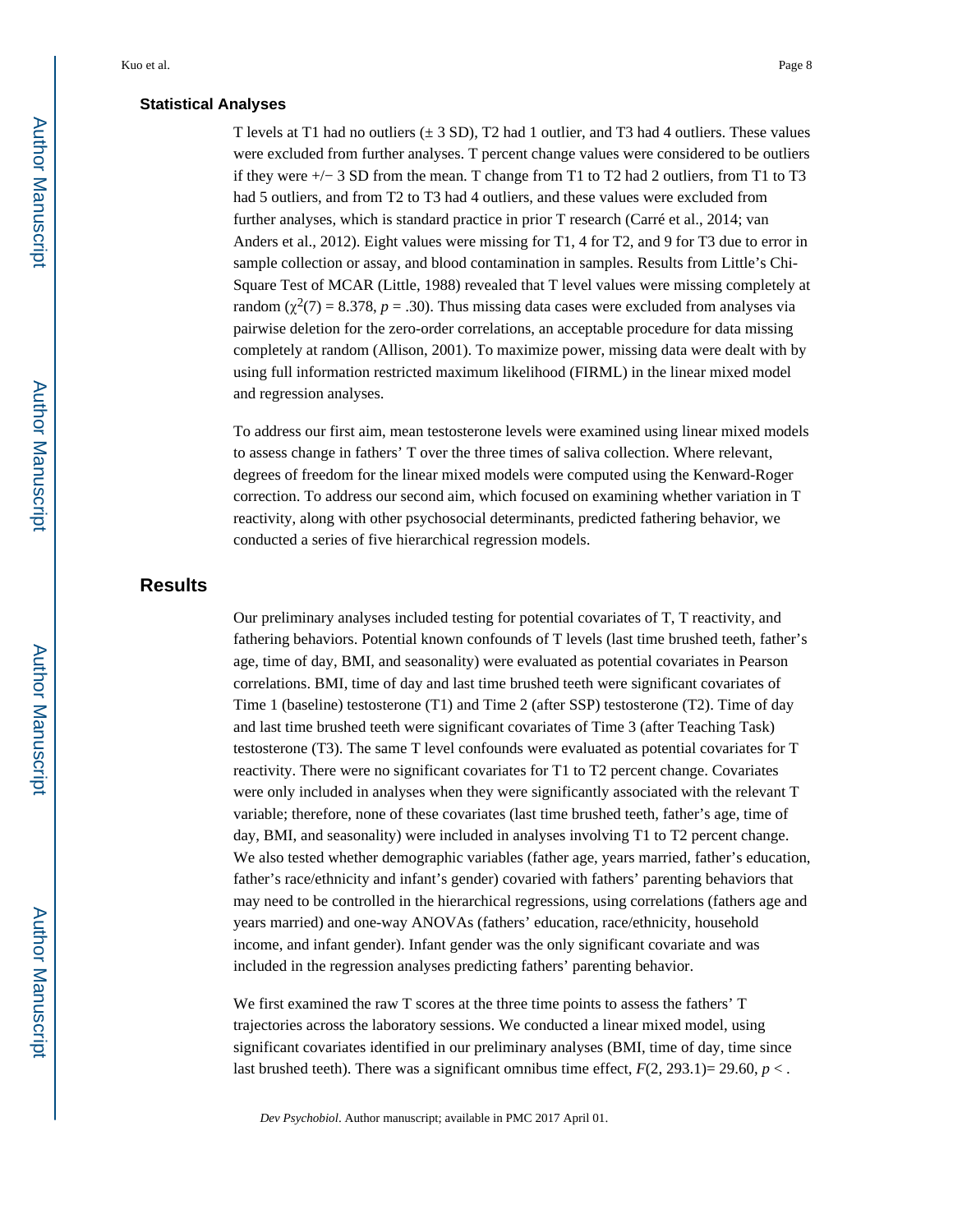001, indicating that, on average, fathers' T declined significantly over time. Pairwise comparisons of mean differences between T levels showed that baseline T was significantly different from T2 after SSP,  $t(143.93) = -5.69$ ,  $p < .001$ , and T3 after the teaching interaction,  $t(143.93) = 7.34$ ,  $p < .001$ , but T2 and T3 were not significantly different from each other ( $p = .099$ ). In sum, fathers, on average, displayed a significant decline in T while observing and interacting with their infants as they participated in the stressful SSP, but showed no additional significant change in T during the time they interacted with their infants in the Teaching Task.

Having established the basic trajectory of T patterns across the three time points, we conducted Pearson correlations to examine the associations between T levels at baseline (T1), after the SSP (T2) and after the Teaching Task (T3), and percent change scores across the three segments with the psychosocial determinants of fathering in line with Belsky's (1984) determinants of parenting model where father characteristics (e.g., dispositional empathy and personal distress), infant characteristics (e.g., infant's distress during the SSP, infant gender), and social-contextual characteristics (e.g., the division of childcare, marital relationship quality) predict fathers' parenting behaviors during the Teaching Task (see Table 3). T1 was positively associated with fathers' dispositional empathic concern. Only the correlation between the T percent change score from baseline (T1) to after SSP (T2) was significantly, negatively correlated with fathers' parenting behaviors during the Teaching Task  $(p < .05)$  indicating that greater declines in T during the SSP were associated with fathers' more sensitive, cognitively stimulating and positive interactions with their infants. All other T levels and percent change scores, including the percent change across T2 and T3 while fathers interacted with their infants in the Teaching Task, were not significantly correlated with fathers' parenting behaviors (*p*'s .239). Individual differences in fathers' T were highly stable across the three time samples as indicated by the significant positive correlations in men's T across T1, T2, and T3 (see Table 2).

Fathers' parenting behaviors were also positively associated with fathers' dispositional personal distress ( $p < .01$ ), their reports of marital love ( $p < .05$ ), and infant distress during SSP  $(p < .05)$ . Marital love was the only marital quality dimension significantly associated with fathers' parenting behavior and was used in subsequent analyses as an indicator of marital relationship quality (marital maintenance, conflict, ambivalence: *p's* > .250).

We used hierarchical multiple regression with full information restricted maximum likelihood to test whether T reactivity to the SSP, infant distress, fathers' empathy, marital relationship quality, and division of infant care each uniquely predicted fathers' parenting behavior in the Teaching Task. We included the variables in steps guided by Belsky's (1984) Multiple Determinants of Parenting model, in which variables were added from proximal to distal influence. We first included variables that were immediate to the situation (father's T reactivity and infant distress in SSP), then fathers' individual characteristics (empathic concern, personal distress), and finally, family-level constructs (marital relationship quality, division of infant care). We were particularly interested in fathers' declines in T during the SSP because the procedure requires that fathers observe their infant's distress, as well as comfort and soothe their infants, and because it was the only T change score significantly correlated with fathering behavior. We hypothesized situational T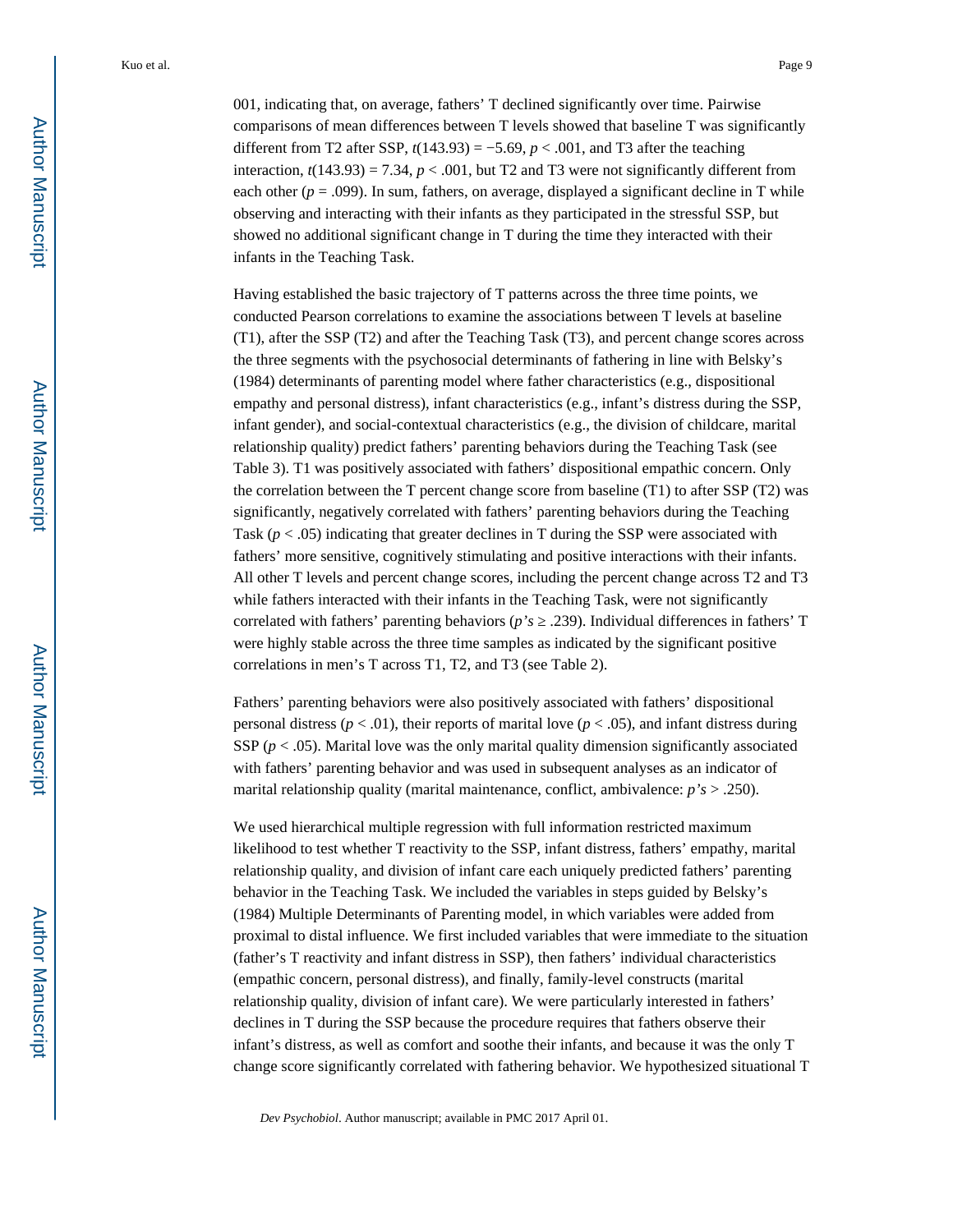reactivity in this emotionally-eliciting context would be predictive of sensitive parenting behaviors during the Teaching Task. We added time of day and infant gender in the first step as controls. T reactivity to the SSP was then added in the second step to test whether T reactivity predicted fathering behavior, and this model fit significantly better than the first model that only included time of day and infant gender  $(p < .05)$ . In the third step, infant distress was added to assess whether T reactivity was indirectly affecting fathering via levels of infant distress, and this addition significantly improved the model fit  $(p < .05)$ . In the fourth step, fathers' dispositional tendencies (empathic concern and personal distress) were added to assess whether fathers' empathy-related characteristics may account for the role of T reactivity and infant distress in fathering behavior, but this did not significantly improve model fit  $(p = .149)$ . In the fifth step, marital love and division of infant care were added as contextual predictors of fathering and significantly improved model fit  $(p < .05)$ . Results presented in Table 3 revealed that T reactivity from T1 to T2 uniquely predicted  $(p < .05)$ fathers' parenting behavior across models at Step 2 through Step 5, even when controlling for time of day. The pattern of results and statistical significance for T reactivity remained the same when baseline T1 was added as a covariate in each of the models. Consistent with Belsky's model, multiple psychological and socio-contextual factors also uniquely predicted fathers' parenting behavior in the final model: infant gender, with fathers being more positively engaged with daughters compared to sons, fathers' trait personal distress and marital love, which both positively predicted fathering behavior. When we tested alternate models that examined whether levels of T (T1, T2, T3) or concurrent changes in T (T2-T3) during the Teaching Task were predictive of parenting behaviors, all T predictors in these models were nonsignificant (all  $p's > .12$ ).

#### **Conclusions**

We explored whether changes in fathers' T in response to their own infants in distress predicted sensitive and positively engaging fathering behavior during a teaching task. We found, on average, that fathers' T declined in response to the SSP, quite possibly in response to witnessing their infants in distress, and not during their time interacting with the infant in the Teaching Task. We also explored whether fathers' parenting behavior could be predicted by biological, psychological, and socio-contextual factors. We found that infant characteristics, fathers' T reactivity to infant distress, fathers' empathy related traits and relationship quality with the infant's mother each uniquely predicted fathers' parenting behavior. The remainder of this discussion will evaluate and contextualize our findings.

#### **Average Patterns of Testosterone Reactivity**

On average, fathers' T declined significantly during the SSP and not the Teaching Task. We hypothesized that these T declines were elicited because fathers were not only observing their infants in distress during the separations of the SSP, but also because of their active participation in comforting and soothing their infants upon reunion. We cannot, however, rule out the possibility that men's T would have declined initially during the first 20 minutes of the lab visit regardless of whether it was the SSP or the Teaching Task that occurred first because we did not counterbalance the two sessions. Future studies that wish to elucidate how fathers' testosterone changes in response to infant distress compared to playful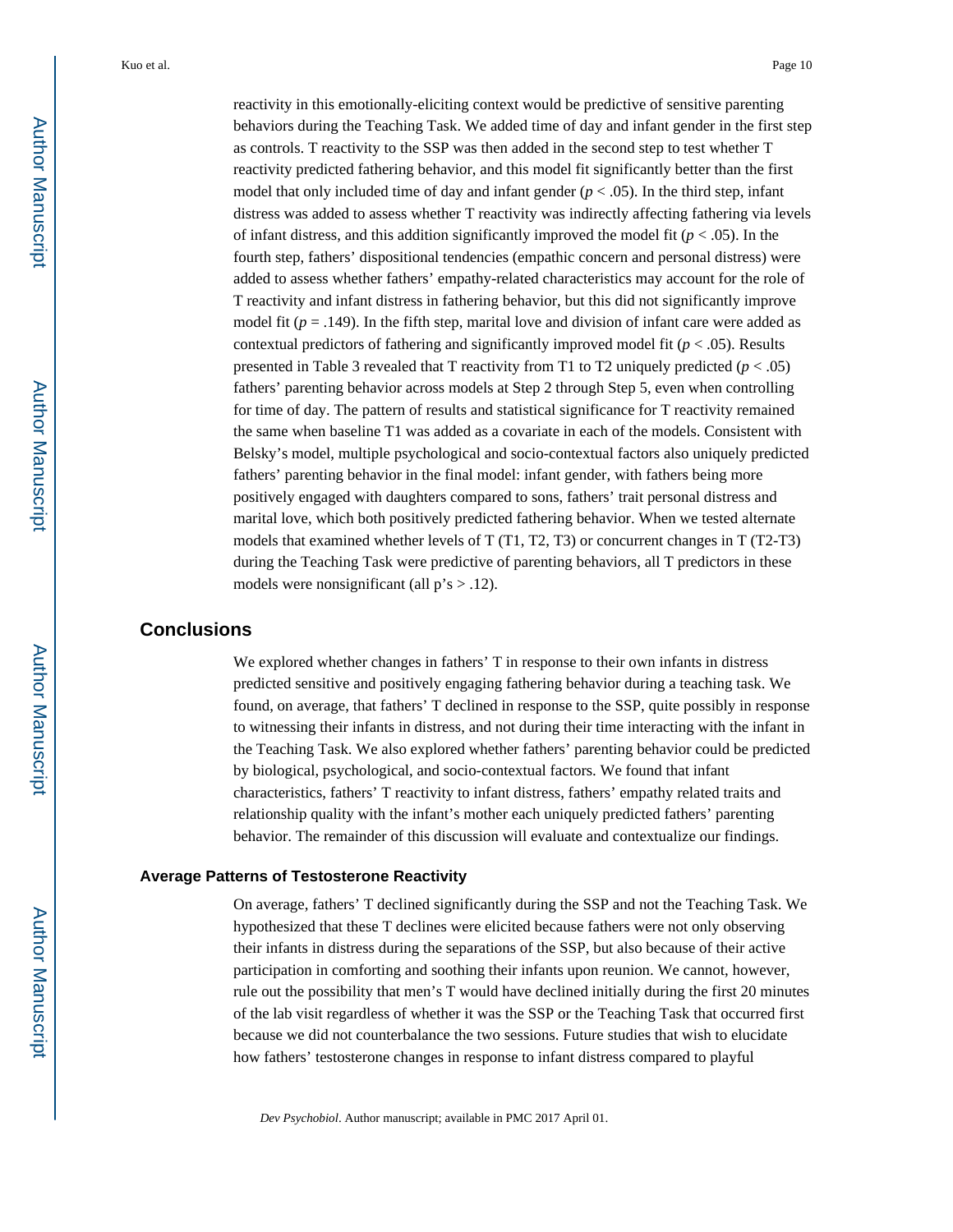interaction should counterbalance the SSP and the Teaching Task. Although the lack of counterbalancing within our study is a methodological issue, our results are consistent with previous work that has found that infant cries elicit significant changes in T (van Anders, Tolman, & Jainagaraj, 2014; van Anders et al., 2012) compared to playful interactions, which often do not (Gettler et al., 2011; Storey et al., 2011).

#### **Individual Differences in Testosterone Reactivity**

T reactivity during the SSP predicted subsequent sensitive, responsive fathering during the father-infant teaching task, whereas concurrent changes in T during the teaching task were not associated with fathers' behaviors, nor were absolute levels of T. Our results suggest that individual variation in fathers' T reactivity during a stressful laboratory paradigm in which fathers interacted and comforted their own distressed infants predicted individual differences in sensitive fathering. These findings also support prior research that men's T declined in response to infant distress when men were allowed to nurture and respond to infant distress (van Anders et al., 2012). We hypothesize, based on the current findings and previous work on men's empathy, that fathers' T reactivity to infant distress is potentially modulated by cognitive appraisals of their infant's distress, and that fathers' dispositional empathic characteristics may shape how they respond to their distressed infant. For example, if fathers interpret infant crying as a means of communicating the infant's internal emotional state and empathize with their infant's distress, they may experience a decline in T, which may, in turn, facilitate a nurturant response. Alternatively, when fathers interpret their infant's crying as aggravating, they may experience increases in T which, in turn, facilitates an intrusive or negative response. We acknowledge that a limitation of this study is that we did not measure fathers' actual feelings of empathy and personal distress before, during or after the SSP, and instead, used a measure of dispositional empathy. Future research examining fathers' responses to infant distress may need to examine situational empathy directly.

Although fathers' parenting behaviors during the Teaching Task were not concurrently related to T change during the Teaching Task (i.e., T2–T3 percent change), infant distress during the SSP was related to further declines in fathers' T during the Teaching Task (see correlations in Table 2), providing additional evidence for the link between men's T reactivity in response to infant distress. We cannot determine, however, whether there is a mechanism that drives both fathers' sensitivity and their T decreases. Future research is needed to replicate our findings. T production is regulated by the hypothalamic-pituitarygonadal axis (Swerdloff, Wang, & Bhasin, 1992), but the underlying mechanisms by which T is implicated in parental responsiveness in humans is largely unknown (Bos, Panksepp, Bluthé, & Honk, 2012). There may be other hormones implicated, such as prolactin, which facilitates paternal behavior and is inversely related to testosterone, (Reburn & Wynne-Edwards, 1999), progesterone, which increases affiliation and acts as a suppressor of T (Brown et al., 2009), estradiol, which is converted from testosterone in the brain (Trainor & Marler, 2002), or cortisol, which also suppresses T (Sapolsky, 1985). Therefore, decreases in testosterone may be associated with increases in cortisol, prolactin, progesterone, and estradiol, and these in turn, may facilitate sensitive, nurturing behavior in fathers. Given that infant cries elicit activation in men's brain regions associated with motivation, emotion regulation and social cognition (Swain et al., 2014), the activation of these areas during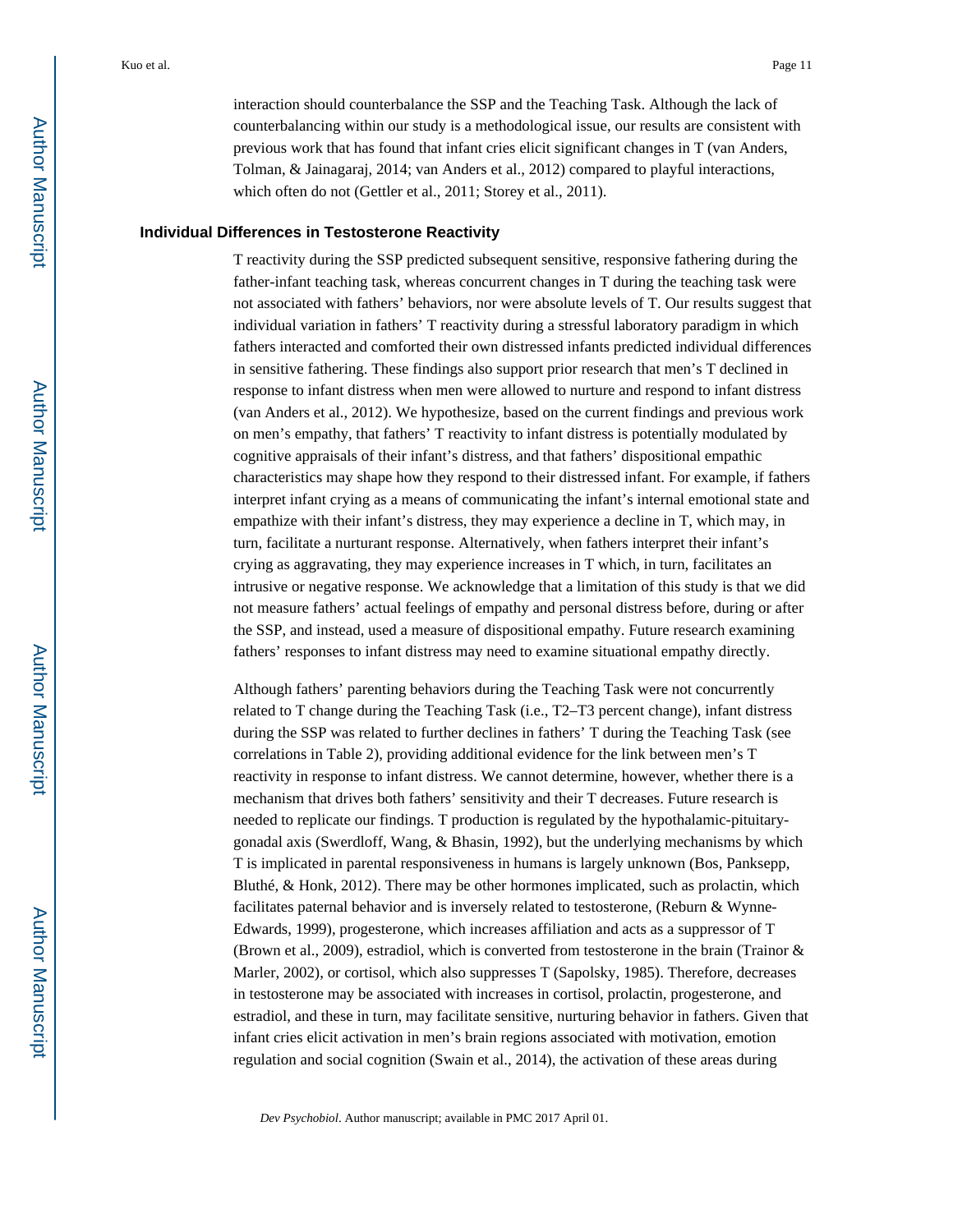fathers' exposure to their infant's cries may elicit changes in hormone levels, which, in turn, facilitate sensitive fathering behaviors. Future studies would benefit by assessing these additional hormones and consider them simultaneously in the prediction of fathering behavior to determine if changes in T still remain significant in predicting human paternal behavior.

Given the situational specificity of our current results, we must also acknowledge that other contexts (such as infant defense) may result in different T responses for men that may or may not be related to sensitive parenting (van Anders et al., 2011). It may be more useful to consider men's androgen levels as part of a flexible regulatory system that responds to environmental demands. For instance, situations in which the infant may be at-risk for harm or injury inflicted by others might elicit increases in men's T and require that fathers react quickly and aggressively to protect their infant (van Anders et al., 2011). Thus, we are not arguing that universal declines in T will always be associated with "good fathering" but that the contextual demands of the caregiving context (i.e., protection from harm versus nurturance) as well as the anticipated functional outcome for the infant need to be considered when interpreting relations between men's T responses and paternal behavior.

#### **The Role of Psychosocial Characteristics in Predicting Fathering Behaviors**

Our results also indicated that sensitive responding during father-infant interaction was multiply determined by infant, father, and social contextual characteristics (Belsky, 1984). In addition to T reactivity, our final regression model revealed that the infant's gender, fathers' reports of marital love, and fathers' dispositional personal distress were unique predictors of fathering behavior. Specifically, fathers of daughters were more sensitive than fathers of boys, whereas men's personal distress reactions and marital love positively predicted sensitive fathering behaviors. Observer-rated levels of infant distress, empathic concern, and quantity of father involvement in physical care did not uniquely predict fathering behaviors during the Teaching Task.

#### **Infant Characteristics**

Fathers of daughters were more sensitively engaged than fathers of sons, consistent with previous research comparing fathers' sensitivity during interactions with toddler girls and boys (Lovas, 2005). Fathers may behave differently with girls and boys based on their own beliefs about gender (Bem, 1983). For example, fathers may believe girls are more delicate and, in turn, behave more sensitively with daughters than sons. Although we did not examine fathers' gender beliefs, sex-typed behavior toward infants tends to operate subconsciously (Culp, Cook, & Housley, 1983), so fathers may be unaware that they are less sensitive toward boys.

Observer-rated levels of infant distress during the SSP was a unique predictor of fathers' parenting behavior when initially entered into our hierarchical regression models, but were no longer significant when fathers' empathic traits were entered into the model at step 4, indicating that fathers' empathy-related psychological state could be explaining the relationship between situational context (infant distress) and fathers' parenting behavior.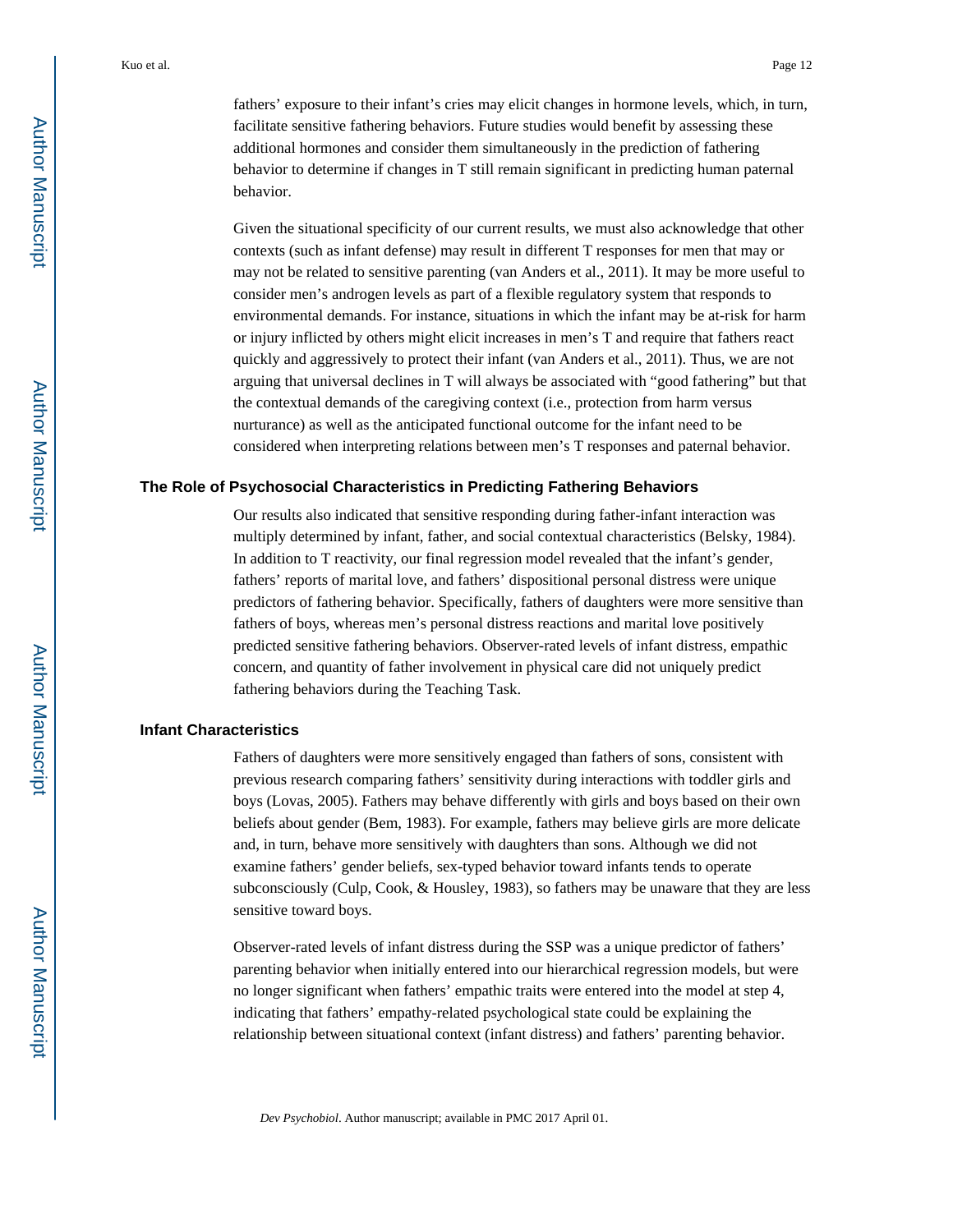#### **Fathers' Personality Traits**

Fathers' empathic concern did not predict parenting behavior, but personal distress did. Our findings are likely guided by the operational definition of these variables. Our measure of empathic concern assesses the tendency to feel concern for those who are less fortunate, whereas the personal distress scale measures the tendency to feel discomfort and distress when observing others in distress (Davis, 1980). Concern for others who are less fortunate may not apply to fathers' interactions with their infants, because it is unlikely that fathers believe their children are less fortunate than them. In contrast, fathers who have greater trait personal distress may be more reactive, both physiologically and psychologically, when they observe their own infants in distress (Ho, Konrath, Brown, & Swain, 2014). These reactions may, in turn, mobilize the father to soothe his infant to reduce both the infant's distress and his own.

#### **Contextual Family Characteristics**

Fathers' quantity of involvement in the physical care of their infant did not uniquely predict their quality of behavior during the Teaching Task. We offer two explanations for this finding. First, there are very few primary caregiving fathers in our sample. On average, couples reported that mothers usually did most of the physical care for the infant (e,g, feeding, changing diapers). Therefore, there may not have been enough variation in the quantity of fathers' involvement to predict the quality of their fathering behavior. Alternatively, quantity may not predict quality because they are two discrete constructs: there may be less variation in quantity, but more variation in quality. Except in extreme cases of abuse or neglect, most parents attend to an infant's physical needs. But, not all parents behave in a sensitive manner with their infants.

Fathers' love for their spouses positively predicted their sensitive parenting behaviors. These findings are consistent with a vast literature on the spillover between marital relationships on father-child relationships (Belsky & Jaffee, 2006; Cummings, 2010; Parke, 1996). More love between spouses translates into greater warmth in the family and thus, more sensitive parenting behaviors. Although we did not measure fathers' typical patterns of parenting behavior, it is likely that fathers who are more sensitive with their infants at home were more sensitive with their infants in the laboratory during the Teaching Task.

#### **Conclusions**

Fathering involves a complex combination of nurturance, protection, discipline, teaching, and mentoring that varies across the infancy, childhood, and adolescence of their offspring. Undoubtedly, the relations between fathering behaviors, hormonal variation, and neural networks will be equally complex. This will require that future research move beyond an examination of between-group differences (e.g., fathers versus non-fathers) and begin to examine individual differences (i.e., within-group) and how fathers respond to different caregiving demands. In this paper, we bridged ontogenetic and phylogenetic approaches to understand individual differences in fathers' parenting behavior. Sensitive and responsive fathering has been linked to young children's social, emotional and cognitive development and our study provides some of the first empirical evidence that declines in fathers' T, in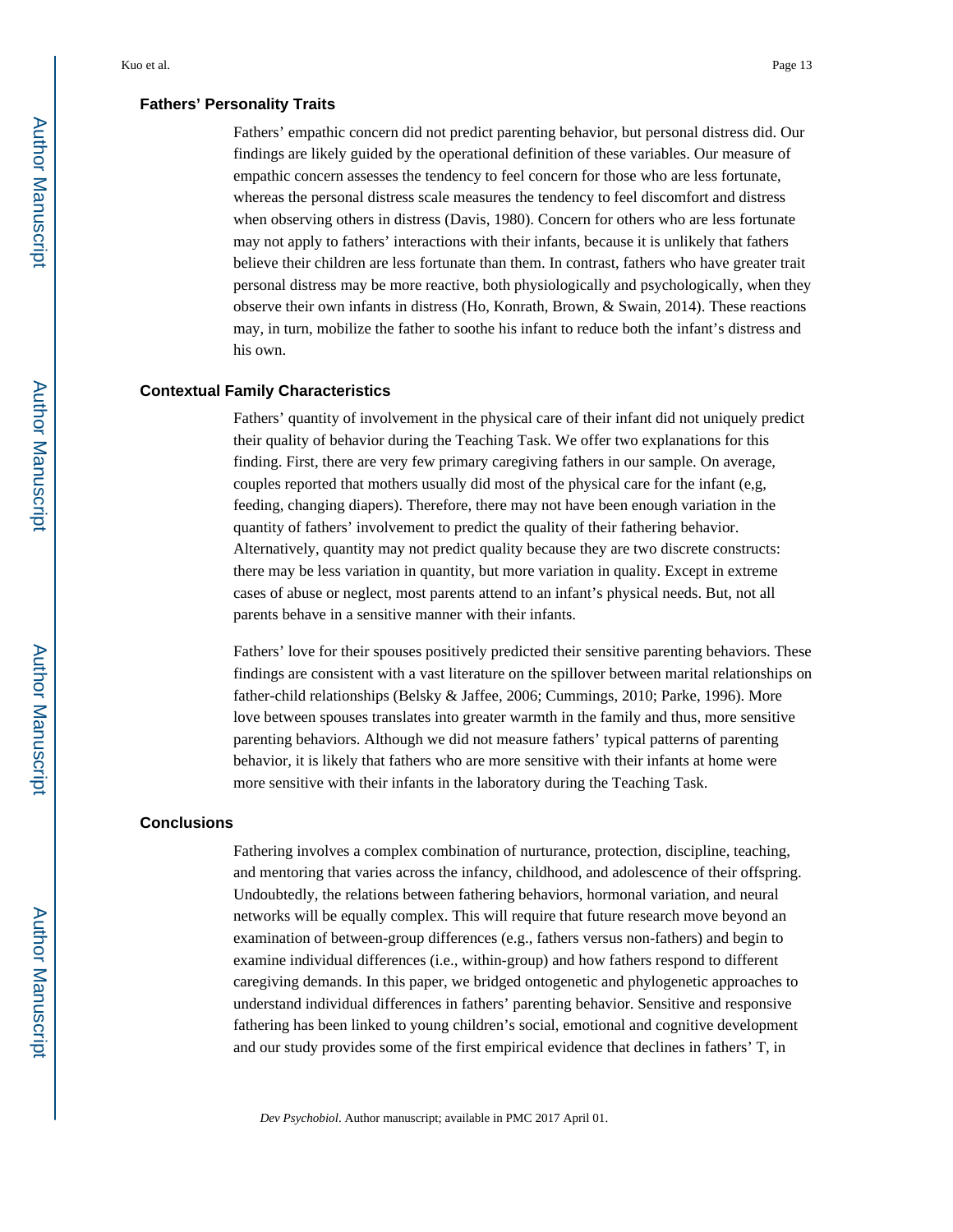addition to fathers' empathy-related traits and family context characteristics may benefit infant socioemotional development by enhancing nurturant fathering behaviors.

### **References**

- Ainsworth, MDS.; Blehar, MC.; Waters, E.; Wall, S. Patterns of attachment: a psychological study of the strange situation. Hillsdale, N.J.: New York: Lawrence Erlbaum Associates; distributed by Halsted Press Division of Wiley; 1978.
- Allison PD. Change scores as dependent variables in regression analysis. Sociological methodology. 1990; 20(1):93–114.
- Allison, PD. Missing data. Sage; 2001.
- Bartko JJ. On various intraclass correlation reliability coefficients. Psychological bulletin. 1976; 83(5): 762–765.
- Belsky J. The determinants of parenting: A process model. Child Development. 1984:83–96. [PubMed: 6705636]
- Belsky, J.; Jaffee, SR. The multiple determinants of parenting. In: Cicchetti, D.; Cohen, DJ., editors. Developmental psychopathology, Vol 3: Risk, disorder, and adaptation. 2. Hoboken, NJ US: John Wiley & Sons Inc; 2006. p. 38-85.
- Bem SL. Gender Schema Theory and Its Implications for Child Development: Raising Gender-Aschematic Children in a Gender-Schematic Society. Signs. 1983; 8(4):598–616.10.2307/3173685
- Bos PA, Panksepp J, Bluthé RM, Honk Jv. Acute effects of steroid hormones and neuropeptides on human social–emotional behavior: A review of single administration studies. Frontiers in Neuroendocrinology. 2012; 33(1):17–35. <http://dx.doi.org/10.1016/j.yfrne.2011.01.002>. [PubMed: 21256859]
- Braiker, HB.; Kelley, HH. Conflict in the development of close relationships. In: Burgess, RL.; Huston, TL., editors. Social exchange in developing relationships. New York: Academic; 1979. p. 135-168.
- Brown SL, Fredrickson BL, Wirth MM, Poulin MJ, Meier EA, Heaphy ED, Schultheiss OC. Social closeness increases salivary progesterone in humans. Hormones and Behavior. 2009; 56(1):108– 111. [http://dx.doi.org/10.1016/j.yhbeh.2009.03.022.](http://dx.doi.org/10.1016/j.yhbeh.2009.03.022) [PubMed: 19362559]
- Campbell KL, Schultheiss OC, McClelland DC. A necessary adjustment of protocol for use of DPC Coat-a-Count total testosterone assay with saliva. Clinical Biochemistry. 1999; 32(1):83– 85.10.1016/s0009-9120(98)00080-0 [PubMed: 10074898]
- Carré JM, Iselin A-MR, Welker KM, Hariri AR, Dodge KA. Testosterone Reactivity to Provocation Mediates the Effect of Early Intervention on Aggressive Behavior. Psychological Science. 201410.1177/0956797614525642
- Carré JM, McCormick CM, Hariri AR. The social neuroendocrinology of human aggression. Psychoneuroendocrinology. 2011; 36(7):935–944.10.1016/j.psyneuen.2011.02.001 [PubMed: 21367531]
- Culp RE, Cook AS, Housley PC. A comparison of observed and reported adult-infant interactions: Effects of perceived sex. Sex Roles. 1983; 9(4):475–479.10.1007/BF00289787
- Cummings, EM. Fathers, marriages, and families: Revisiting and updating the framework for fathering in family context. In: Lamb, ME., editor. The Role of the Father in Child Development. Hoboken, NJ: John Wiley and Sons; 2010. p. 154-176.
- Dabbs JM Jr. Salivary testosterone measurements: Collecting, storing, and mailing saliva samples. Physiology & Behavior. 1991; 49(4):815–817. [http://dx.doi.org/10.1016/0031-9384\(91\)90323-G.](http://dx.doi.org/10.1016/0031-9384(91)90323-G) [PubMed: 1881989]
- Davis MH. Measuring individual differences in empathy: Evidence of a multidimensional approach. Journal of Personality and Social Psychology. 1980; 44:113–126.
- Fairbrother N, Barr RG, Pauwels J, Brant R, Green J. Maternal thoughts of harm in response to infant crying: An experimental analysis. Archives of Women's Mental Health. 2015; 18(3):447– 455.10.1007/s00737-014-0471-2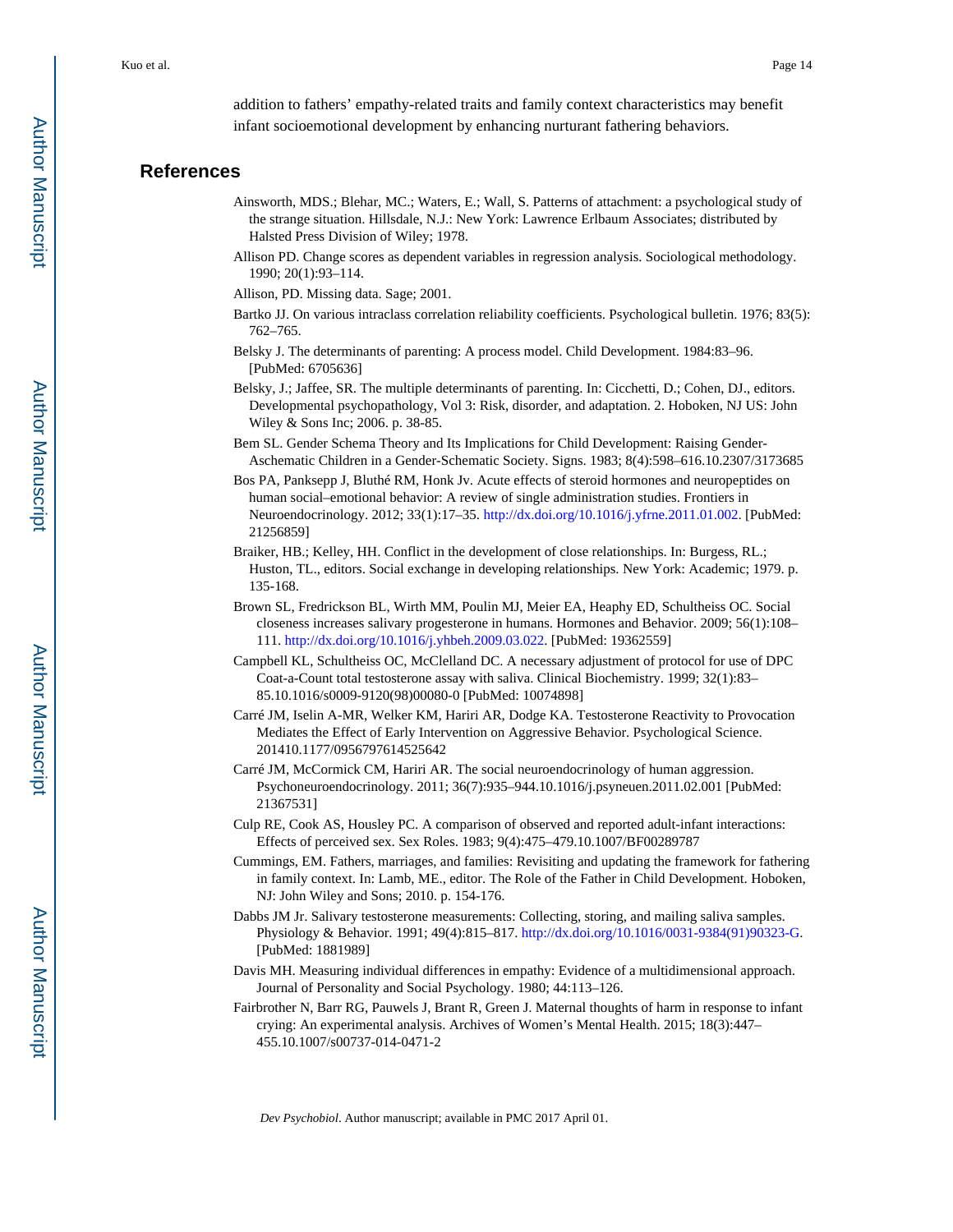- Fleming AS, Corter C, Stallings J, Steiner M. Testosterone and prolactin are associated with emotional responses to infant cries in new fathers. Hormones and Behavior. 2002; 42(4):399–413.10.1006/ hbeh.2002.1840 [PubMed: 12488107]
- Gettler LT, McDade TW, Agustin SS, Kuzawa CW. Short-term changes in fathers' hormones during father–child play: Impacts of paternal attitudes and experience. Hormones and Behavior. 2011; 60(5):599–606. [http://dx.doi.org/10.1016/j.yhbeh.2011.08.009.](http://dx.doi.org/10.1016/j.yhbeh.2011.08.009) [PubMed: 21889939]
- Gettler LT, McDade TW, Feranil AB, Kuzawa CW. Longitudinal evidence that fatherhood decreases testosterone in human males. Proceedings of the National Academy of Sciences. 2011b10.1073/ pnas.1105403108
- Gray PB, Parkin JC, Samms-Vaughan ME. Hormonal correlates of human paternal interactions: A hospital-based investigation in urban Jamaica. Hormones and Behavior. 2007; 52(4):499–507. [http://dx.doi.org/10.1016/j.yhbeh.2007.07.005.](http://dx.doi.org/10.1016/j.yhbeh.2007.07.005) [PubMed: 17716675]
- Gunnar, MR. Attachment and Stress in Early Development: Does Attachment Add to the Potency of Social Regulators of Infant Stress?. In: Carter, CS.; Ahnert, L.; Grossmann, KE.; Hrdy, SB.; Lamb, ME.; Porges, SW.; Sachser, N.; Carter, CS.; Ahnert, L.; Grossmann, KE.; Hrdy, SB.; Lamb, ME.; Porges, SW.; Sachser, N., editors. Attachment and bonding: A new synthesis. Cambridge, MA, US: MIT Press; 2005. p. 245-255.
- Hermans EJ, Putman P, van Honk J. Testosterone administration reduces empathetic behavior: A facial mimicry study. Psychoneuroendocrinology. 2006; 31(7):859–866.10.1016/j.psyneuen.2006.04.002 [PubMed: 16769178]
- Ho SS, Konrath S, Brown S, Swain JE. Empathy and stress related neural responses in maternal decision making. Frontiers in Neuroscience. 2014; 8:152.10.3389/fnins.2014.00152 [PubMed: 24971049]
- Kuo PX, Carp J, Light KC, Grewen KM. Neural responses to infants linked with behavioral interactions and testosterone in fathers. Biological Psychology. 2012; 91(2):302–306. [http://](http://dx.doi.org/10.1016/j.biopsycho.2012.08.002) [dx.doi.org/10.1016/j.biopsycho.2012.08.002](http://dx.doi.org/10.1016/j.biopsycho.2012.08.002). [PubMed: 22910372]
- Little RJ. A test of missing completely at random for multivariate data with missing values. Journal of the American Statistical Association. 1988; 83(404):1198–1202.
- Lovas GS. Gender and patterns of emotional availability in mother–toddler and father–toddler dyads. Infant Mental Health Journal. 2005; 26(4):327–353.10.1002/imhj.20056
- Network NECR. Factors associated with fathers' caregiving activities and sensitivity with young children. Journal of Family Psychology. 2000; 14(2):200–219.10.1037/0893-3200.14.2.200 [PubMed: 10870290]
- Parke, RD. Fatherhood. Cambridge, Mass: Harvard University Press; 1996.
- Reburn CJ, Wynne-Edwards KE. Hormonal Changes in Males of a Naturally Biparental and a Uniparental Mammal. Hormones and Behavior. 1999; 35(2):163–176. [http://dx.doi.org/10.1006/](http://dx.doi.org/10.1006/hbeh.1998.1509) [hbeh.1998.1509.](http://dx.doi.org/10.1006/hbeh.1998.1509) [PubMed: 10202124]
- Rilling JK. The neural and hormonal bases of human parental care. Neuropsychologia. 2013; 51(4): 731–747. [PubMed: 23333868]
- Sapolsky RM. Stress-Induced Suppression of Testicular Function in the Wild Baboon: Role of Glucocorticoids. Endocrinology. 1985; 116(6):2273–2278.10.1210/endo-116-6-2273 [PubMed: 2986942]
- Seifritz E, Esposito F, Neuhoff JG, Lüthi A, Mustovic H, Dammann G, Di Salle F. Differential sexindependent amygdala response to infant crying and laughing in parents versus nonparents. Biological Psychiatry. 2003; 54(12):1367–1375.10.1016/S0006-3223(03)00697-8 [PubMed: 14675800]
- Shadish, WR.; Cook, TD.; Campbell, DT. Experimental and quasi-experimental designs for generalized causal inference. Boston, MA: Houghton Mifflin Company; 2002.
- Storey AE, Noseworthy DE, Delahunty KM, Halfyard SJ, McKay DW. The effects of social context on the hormonal and behavioral responsiveness of human fathers. Hormones and Behavior. 2011; 60(4):353–361. [http://dx.doi.org/10.1016/j.yhbeh.2011.07.001.](http://dx.doi.org/10.1016/j.yhbeh.2011.07.001) [PubMed: 21767539]
- Storey AE, Walsh CJ, Quinton RL, Wynne-Edwards KE. Hormonal correlates of paternal responsiveness in new and expectant fathers. Evolution and Human Behavior. 2000; 21(2):79– 95.10.1016/s1090-5138(99)00042-2 [PubMed: 10785345]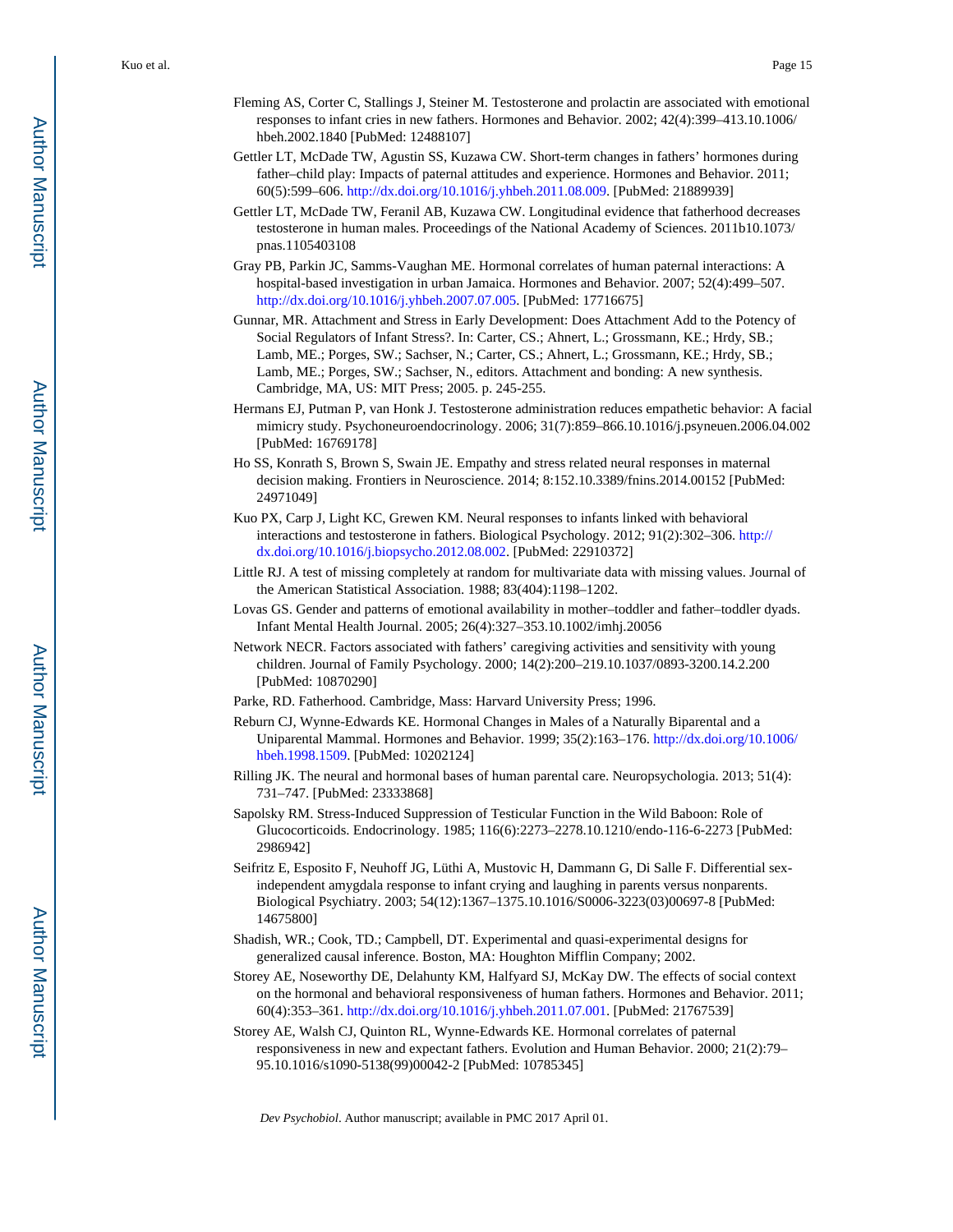- Swain JE, Dayton CJ, Kim P, Tolman RM, Volling BL. Progress on the Paternal Brain: Theory, Animal Models, Human Brain Research, and Mental Health Implications. Infant Mental Health Journal. 2014; 35(5):394–408.10.1002/imhj.21471 [PubMed: 25798491]
- Swain JE, Lorberbaum JP, Kose S, Strathearn L. Brain basis of early parent–infant interactions: psychology, physiology, and in vivo functional neuroimaging studies. Journal of Child Psychology and Psychiatry. 2007; 48(3–4):262–287.10.1111/j.1469-7610.2007.01731.x [PubMed: 17355399]
- Swerdloff RS, Wang C, Bhasin S. 10 Developments in the control of testicular function. Baillière's Clinical Endocrinology and Metabolism. 1992; 6(2):451–483. [http://dx.doi.org/10.1016/](http://dx.doi.org/10.1016/S0950-351X(05)80158-2) [S0950-351X\(05\)80158-2.](http://dx.doi.org/10.1016/S0950-351X(05)80158-2) [PubMed: 1377467]
- Trainor BC, Marler CA. Testosterone promotes paternal behaviour in a monogamous mammal via conversion to oestrogen. Proceedings of the Royal Society of London Series B: Biological Sciences. 2002; 269(1493):823–829. [PubMed: 11958714]
- van Anders SM, Goldey KL, Kuo PX. The steroid/peptide theory of social bonds: Integrating testosterone and peptide responses for classifying social behavioral contexts. Psychoneuroendocrinology. 2011; 36(9):1265–1275. [PubMed: 21724336]
- van Anders SM, Tolman RM, Jainagaraj G. Examining How Infant Interactions Influence Men's Hormones, Affect, and Aggression Using the Michigan Infant Nurturance Simulation Paradigm. Fathering. 2014; 12(2):143–160.10.3149/fth.1202.143
- van Anders SM, Tolman RM, Volling BL. Baby cries and nurturance affect testosterone in men. Hormones and Behavior. 2012; 61(1):31–36. [PubMed: 22001872]
- Vandell DL. Characteristics of infant child care: Factors contributing to positive caregiving: NICHD early child care research network. Early Childhood Research Quarterly. 1996; 11(3):269– 306.10.1016/s0885-2006(96)90009-5
- Volling BL, McElwain NL, Notaro PC, Herrera C. Parents' emotional availability and infant emotional competence: Predictors of parent-infant attachment and emerging self-regulation. Journal of Family Psychology. 2002; 16(4):447–465.10.1037/0893-3200.16.4.447 [PubMed: 12561291]
- Vondra JI, Shaw DS, Kevenides MC. Predicting infant attachment classification from multiple, contemporaneous measures of maternal care. Infant Behavior and Development. 1995; 18(4):415– 425.10.1016/0163-6383(95)90031-4
- Weisman O, Zagoory-Sharon O, Feldman R. Oxytocin administration, salivary testosterone, and father —infant social behavior. Progress in Neuro-Psychopharmacology & Biological Psychiatry. 2014; 49:47–52.10.1016/j.pnpbp.2013.11.006 [PubMed: 24252717]
- Wingfield JC, Hegner RE, Dufty AMJ, Ball GF. The "challenge hypothesis': theoretical implications for patterns of testosterone secretion, mating systems, and breeding strategies. American Naturalist. 1990; 136(6):829–846.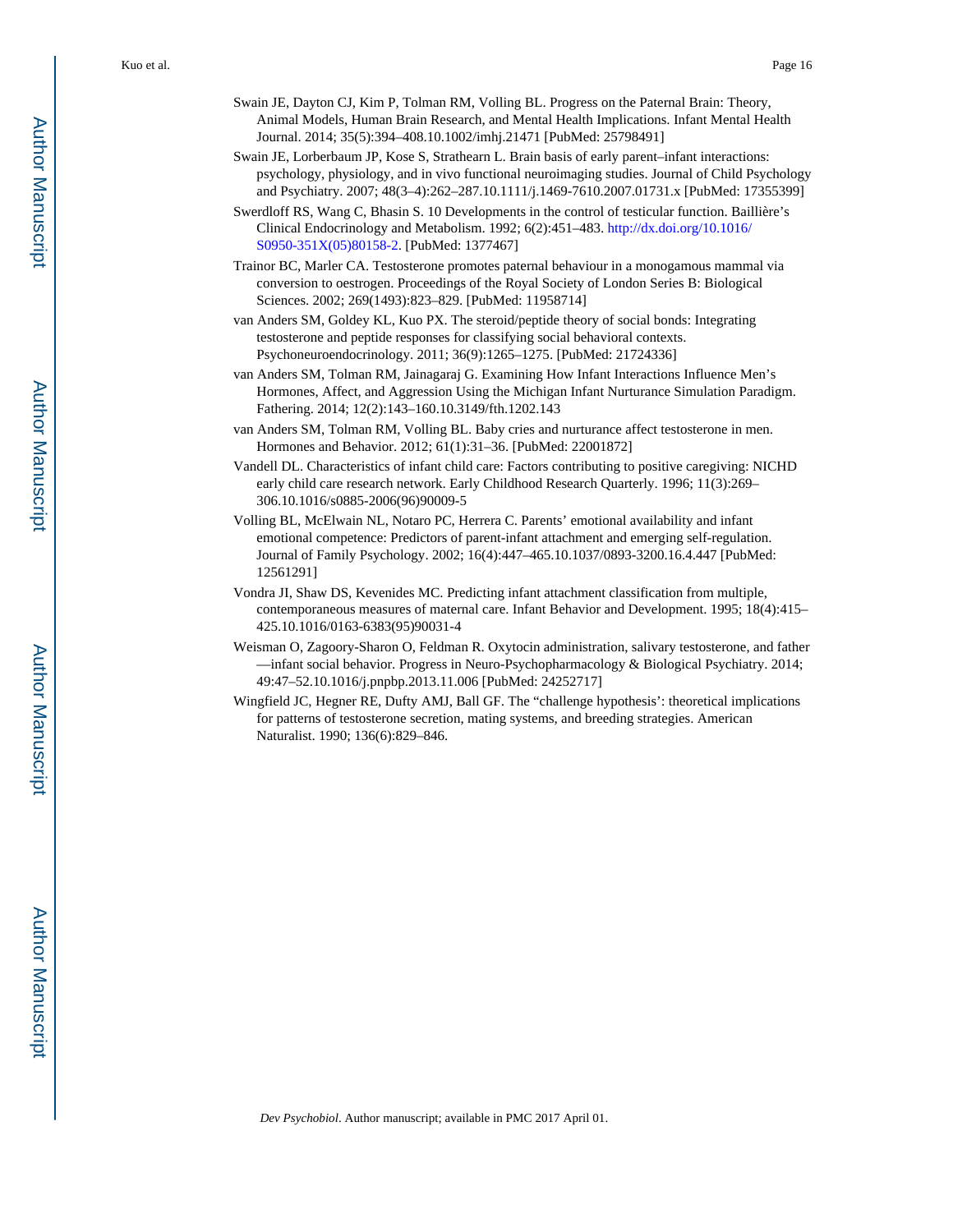#### **Table 1**

# Participant Characteristics.

|                                    | Mean  | <b>SD</b> |
|------------------------------------|-------|-----------|
| Mother's age (in years)            | 31.94 | 3.86      |
| Father's age (in years)            | 33.38 | 4.64      |
| <b>Years of Marriage</b>           | 5.80  | 2.62      |
|                                    | N     | %         |
| Infant's gender                    |       |           |
| Girl                               | 78    | 44.6      |
| Boy                                | 97    | 55.4      |
| Mother's education                 |       |           |
| High School degree or some college | 21    | 12.0      |
| Bachelor's degree                  | 68    | 38.9      |
| Professional degree                | 86    | 49.1      |
| <b>Father's education</b>          |       |           |
| High school degree or some college | 29    | 16.6%     |
| Bachelor's degree                  | 66    | 37.7%     |
| Professional degree                | 80    | 45.7%     |
| Mother's race/ethnicity            |       |           |
| European American                  | 154   | 88%       |
| African American                   | 8     | 4.6%      |
| Asian/Asian American               | 4     | 2.3%      |
| Hispanic                           | 6     | 3.4%      |
| Other                              | 3     | 1.7%      |
| <b>Father's race/ethnicity</b>     |       |           |
| European American                  | 154   | 88%       |
| African American                   | 8     | 4.6%      |
| Asian/Asian American               | 5     | 2.9%      |
| Hispanic                           | 5     | 2.9%      |
| Other                              | 3     | 1.7%      |
| <b>Family income</b>               |       |           |
| $20,000 - 59,999$                  | 41    | 23.4%     |
| $60,000 - 99,999$                  | 67    | 38.3%     |
| >100,000                           | 67    | 38.3%     |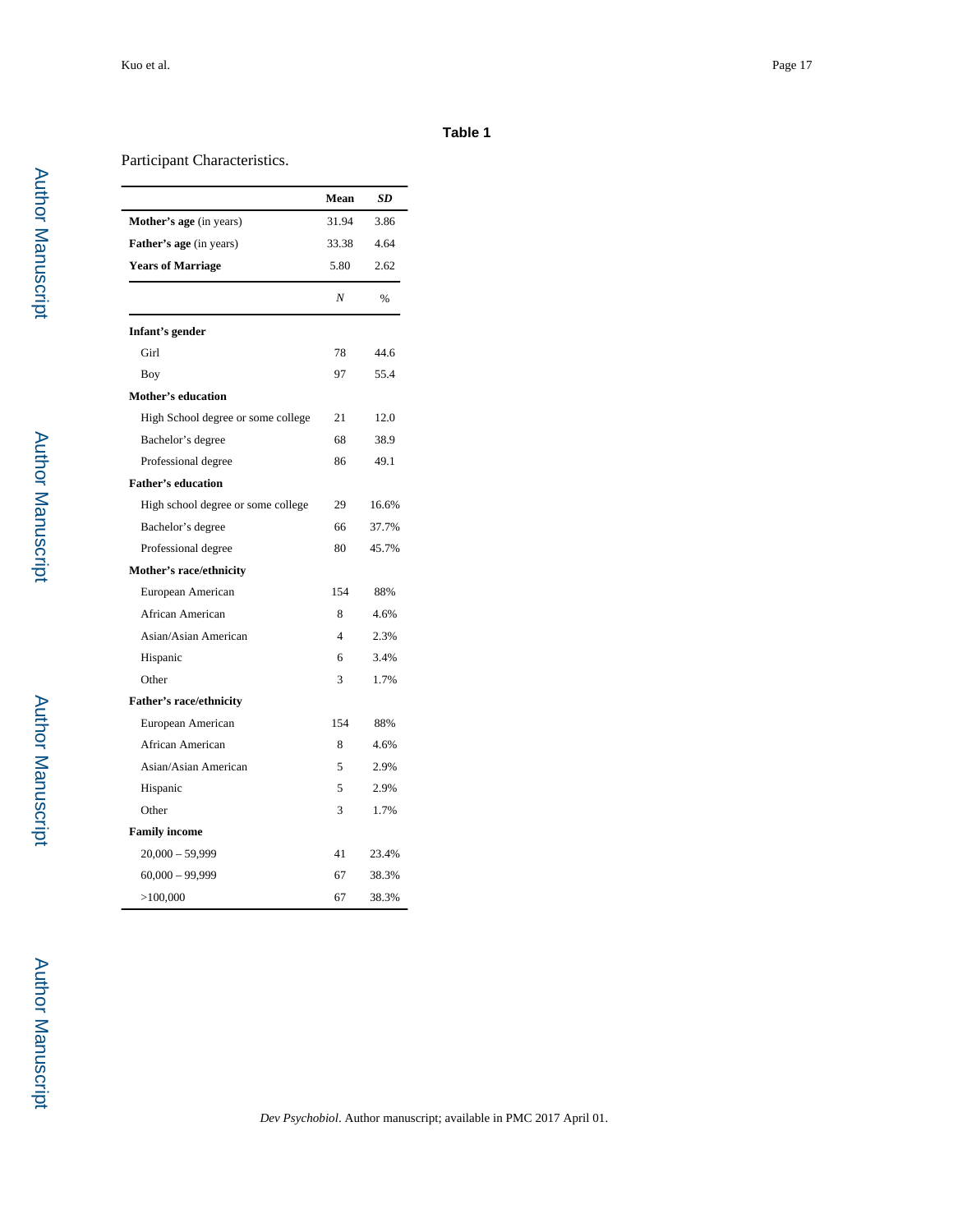# **Table 2**

Correlation Matrix and Descriptives of Study Variables, Excluding all T and T Percent Change Outliers (N= 142-149) Correlation Matrix and Descriptives of Study Variables, Excluding all T and T Percent Change Outliers (N= 142–149)

| Variable                   |                     | 2                         | 3                  | ٩              | ı,             | $\bullet$                | $\overline{ }$     | $\infty$       | $\bullet$                | $\mathbf{a}$ | $\mathbf{H}$ | $\overline{12}$ |
|----------------------------|---------------------|---------------------------|--------------------|----------------|----------------|--------------------------|--------------------|----------------|--------------------------|--------------|--------------|-----------------|
| 1. Parenting Behavior      |                     |                           |                    |                |                |                          |                    |                |                          |              |              |                 |
| 2. T Baseline (T1)         | $\mathfrak{S}$      | $\overline{\phantom{a}}$  |                    |                |                |                          |                    |                |                          |              |              |                 |
| 3. T SSP (T2)              | $-0.0$              | $\ast\ast$ Li             |                    |                |                |                          |                    |                |                          |              |              |                 |
| $4. TTT(T3)$               | $-0.06$             | $.78***$                  | $^{**}$ 80 $^\ast$ | I              |                |                          |                    |                |                          |              |              |                 |
| 5. Empathic Concern        | $\mathcal{O}$       | $20^*$                    | Ξ                  | Ξ              |                |                          |                    |                |                          |              |              |                 |
| 6. Personal Distress       | $22^{**}$           | $\widetilde{\mathcal{S}}$ | $\frac{8}{3}$      | SO             | $16$ $^*$      | $\overline{\phantom{a}}$ |                    |                |                          |              |              |                 |
| 7. Division of Infant Care | S.                  | $-0.8$                    | $-02$              | $-0.5$         | $-0.4$         | Ξ.                       |                    |                |                          |              |              |                 |
| 8. Marital Love            | $18*$               | $-0.3$                    | $-02$              | S              | ā              | $-.17$ <sup>*</sup>      | $-21$ <sup>*</sup> | $\bigg $       |                          |              |              |                 |
| 9. Infant Distress         | $\ddot{L}$          | S                         | $\frac{6}{2}$      | $-0.06$        | $-0.3$         | $\overline{0}$           | $-0.1$             | $\ddot{5}$     | $\overline{\phantom{a}}$ |              |              |                 |
| 10. T1-T2 Reactivity       | $-.17$ <sup>*</sup> | $-.28$ <sup>**</sup>      | $.37***$           | $\overline{a}$ | Ę              | $\overline{0}$           | $\overline{50}$    | $\overline{0}$ | $\overline{6}$           | $\mid$       |              |                 |
| 11. T1-T3 Reactivity       | $-10$               | $-24$ **                  | $\Xi$              | $**0*$         | $-10$          | $-02$                    | 5.                 | $\ddot{=}$     | $-0.8$                   | $.58^{**}$   | $\bigg $     |                 |
| 12. T2-T3 Reactivity       | 60                  | $\overline{0}$            | $-22^{**}$         | $.38^{***}$    | $\mathfrak{S}$ | $-06$                    | $-0.03$            | $\ddot{.}$     | $-19*$                   | $-.37***$    | $52^{**}$    |                 |
| Mean                       | 5.85                | 66.05                     | 59.05              | 57.28          | 3.68           | 2.04                     | 2.25               | 7.33           | 3.04                     | $-8.98$      | $-11.84$     | $-1.64$         |
| <b>Standard Deviation</b>  | 3.61                | 20.10                     | 18.99              | 18.74          | ġ              | 55.                      | 60                 | 96             | 1.28                     | 18.96        | 19.92        | 19.66           |